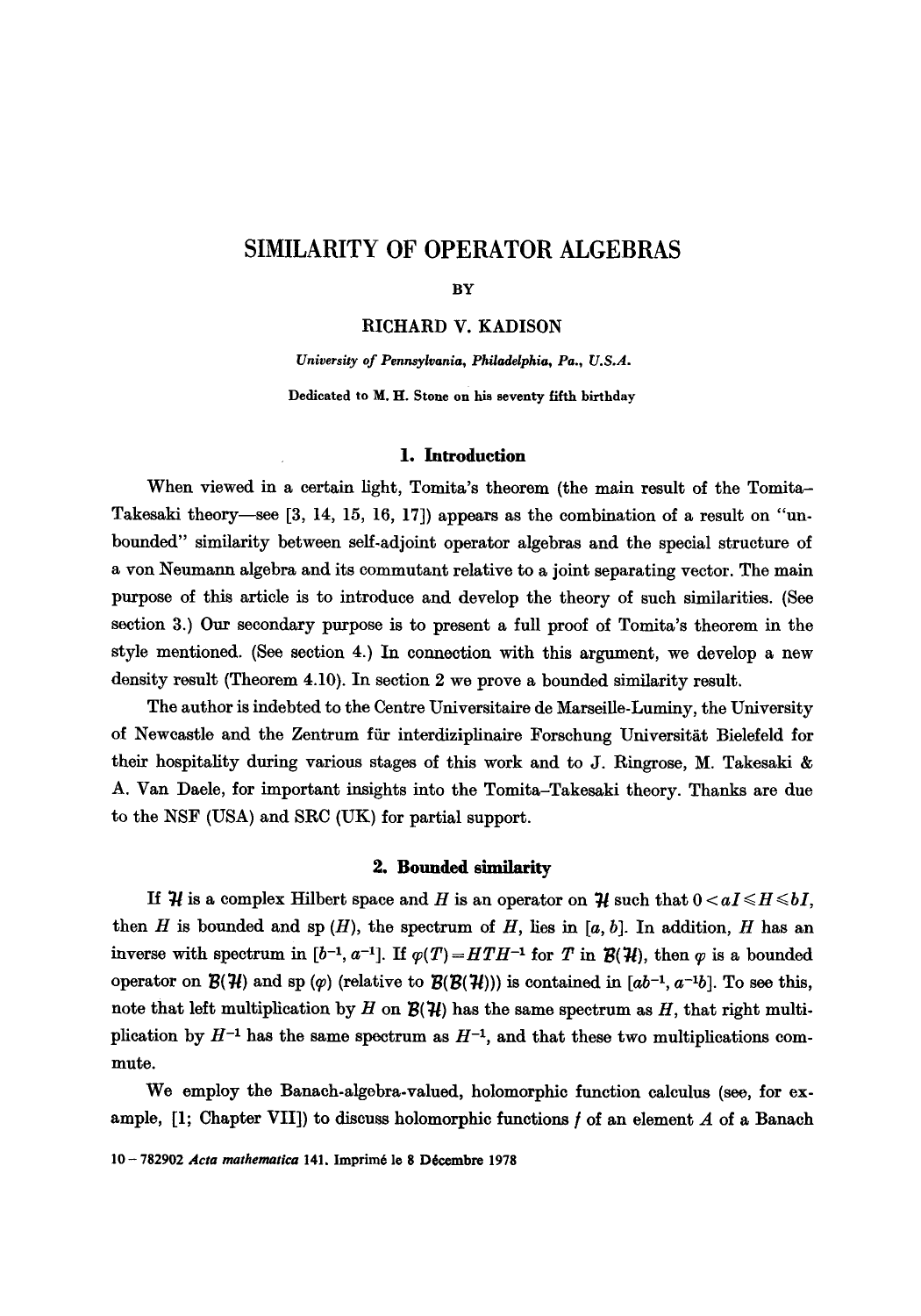algebra  $\mathcal{B}$ . If f is analytic on an open set containing  $\text{sp}_R(A)$ , we define  $f(A)$  to be  $(2\pi i)^{-1} \int_C f(z) (z - A)^{-1} dz$ , where C consists of a finite number of rectifiable Jordan curves (positively oriented) constituting the boundary of an open set containing  $sp_{R}(A)$ . The theory assures us that  $f(A)$ , as defined, is independent of C.

LEMMA 2.1. *If*  $\mathcal{V}_0$  is a closed linear subspace of a complex, normed, linear space  $\mathcal{V}$ stable under the bounded operator A and  $f$  is holomorphic on a compact neighborhood  $\eta$  of  $\operatorname{sp}_{\mathbf{g}}(A)$ , where  $\mathbf B$  is the Banach algebra of bounded linear transformations on  $\mathbf w$  and  $\mathbf W$  does not disconnect the plane  $C$  of complex numbers, then  $\mathfrak{V}_0$  is stable under  $f(A)$ .

*Proof.* Let C be a curve, disjoint from  $\gamma$ , in an open set O containing  $\gamma$  such that f is holomorphic on O and  $f(A)=(2\pi i)^{-1} \int_C f(z)(z-A)^{-1} dz$ . Since  $f(A)$  is the norm limit of approximating sums to the integral and  $\mathfrak{V}_0$  is closed, it will suffice to show that  $\mathfrak{V}_0$  is stable under  $(z_0-A)^{-1}$  for each  $z_0$  on C. Since  $z \rightarrow (z_0-z)^{-1}$  is hotomorphic on  $\mathcal{H}$  and  $\mathcal{H}$  does not disconnect the plane, from Runge's theorem it is the uniform limit on  $\mathcal{U}$ , of polynomials  $p_n$ . Since  $\mathcal N$  is a neighborhood of sp<sub>8</sub> (A),  $p_n(A)$  tends in norm to  $(z_0 - A)^{-1}$  (see, for example, [1; Lemma VII.3.13, p. 571]). By assumption  $\mathfrak{Y}_0$  is stable under  $p_n(A)$ . Since  $\mathfrak{Y}_0$  is closed, it is stable under  $(z_0 - A)^{-1}$ .

With reference to the following lemma, see Gardner's result [2; Corollary 3]. With the notation (H and  $\varphi$ ) of the first paragraph of this section, we prove:

LEMMA 2.2. If  $H\mathfrak{A}H^{-1}\subseteq \mathfrak{A}$  for some closed subspace  $\mathfrak{A}$  of  $\mathcal{B}(\mathcal{H})$  then  $\varphi^2$  is defined for *each complex number z,*  $\varphi^2(A) = H^2 A H^{-2}$  *for all A in* **B(H)***, and*  $\varphi^2(\mathfrak{A}) \subseteq \mathfrak{A}$ *.* 

*Proof.* Let  $\psi(z)(A)$  be  $H^2AH^{-z}$ . Then  $\psi(z)$  and  $\varphi^z$  are entire functions of z with values in  $\mathcal{B}(\mathcal{B}(\mathcal{H}))$  (where  $\varphi^z = (2\pi i)^{-1} \int_C \zeta^z (\zeta - \varphi)^{-1} d\zeta$ ). If  $C_s$  is  $\{z: z \neq -|z|\}$  (i.e. C "slit" along the negative real axis) and r is in  $(0, 1)$ , then  $z \rightarrow z^r$  is a one-one, holomorphic mapping on  $C_s$ with range  $\{z: -r\pi \le \arg z \le r\pi\}$ . Thus  $z \to z^r$  has a one-one, holomorphic inverse,  $z \to z^{1/r}$ defined on  $\{z: -r\pi < \arg z < r\pi\}$  and having  $C_s$  as its range. With n a positive integer and  $1/n$  in place of r, both  $\varphi^{1/n}$  and  $\psi(1/n)$  have spectrum in  $[a^{1/n}b^{-1/n}, b^{1/n}a^{-1/n}]$  ( $\subseteq$  {z: -r $\pi$  < arg  $z \leq r\pi$ ). Now  $\psi(1/n)^n(A) = HAH^{-1} = \varphi(A)$ , and  $(\varphi^{1/n})^n = \varphi$ . Since  $z \to z^n$  is one-one on  ${z: -\pi/n \le \arg z \le \pi/n}; \ \psi(1/n) = \varphi^{1/n}$ . As  ${1/n}$  accumulates at 0 and  $\psi(z)$ ,  $\varphi^z$  are entire;  $\psi(z) = \varphi^z$  for all z in C.

Since  $\zeta \rightarrow \zeta^z$  is holomorphic on C<sub>s</sub> and sp  $\varphi \subseteq [ab^{-1}, ba^{-1}] \subseteq C_s$ , Lemma 2.1 applies and  $\mathbf{\omega}^2(\mathfrak{A})\subseteq \mathfrak{A}.$ 

The bounded similarity result referred to in the introduction appears next (in slightly extended form).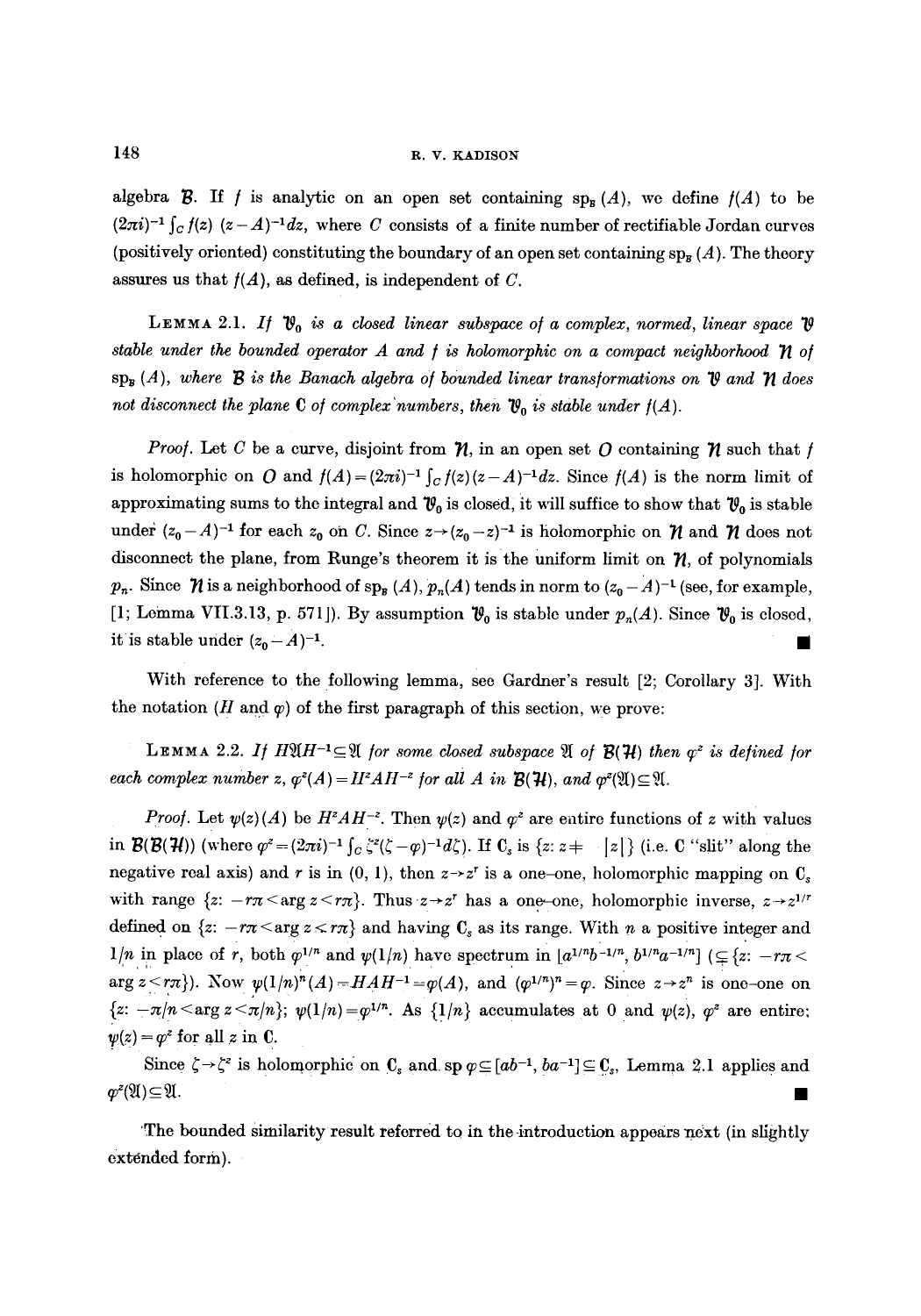**THEOREM** 2.3. If  $\mathfrak{A}$  and  $\mathfrak{B}$  are norm-closed, self-adjoint subspaces of  $\mathfrak{B}(\mathfrak{H})$  and  $T$  is an *invertible operator in*  $\mathcal{B}(\mathcal{H})$  such that  $T\mathfrak{A}T^{-1}=\mathcal{B}$ , then  $U\mathfrak{A}U^*=\mathcal{B}$ , where UH is the polar *decomposition o/T.* 

*Proof.* Since T is invertible,  $(T^*T)^*$  (=H) is invertible and  $TH^{-1}$  (-U) is a unitary operator. By assumption  $U H \mathfrak{A} H^{-1} U^* = B$ , so that  $H \mathfrak{A} H^{-1} = U^* B U$ . As  $U^* B U$  is selfadjoint,  $H\mathfrak{A}H^{-1}=H^{-1}\mathfrak{A}H$ ; and  $H^{2}\mathfrak{A}H^{-2}=\mathfrak{A}H$ . It follows from (Gardner [2; Corollary 3]) Lemma 2.2 that  $H\mathfrak{A} H^{-1} = \mathfrak{A}$ . Thus  $U H \mathfrak{A} H^{-1} U^* = U \mathfrak{A} U^* = \mathcal{B}$ .

#### **3. Unbounded similarities**

Various possibilities for the meaning of " $T\mathfrak{A}T^{-1}=\mathcal{B}$ " present themselves when T is a closed densely-defined operator. A weak interpretation might be: for each  $A$  in  $\mathfrak{A}$ , there is a dense linear subspace  $\mathcal{D}_0$  of  $\mathcal{D}(T^{-1})$  such that  $AT^{-1}(\mathcal{D}_0) \subseteq \mathcal{D}(T)$ ,  $TAT^{-1}|\mathcal{D}_0$  is bounded, the (unique) bounded extension of  $TAT^{-1}$ ; D<sub>0</sub> is in B, and each operator in B is such an extension, where  $\mathcal{D}(T)$  denotes the domain of T and  $TAT^{-1}$   $\mathcal{D}_0$  denotes the restriction of  $TAT^{-1}$  to  $D_0$ . A slightly stronger interpretation might include the assumption that  $\mathcal{D}_0$  can be found independent of A in  $\mathfrak{A}$ . We begin our discussion with an example that indicates the need for caution even when dealing with "potentially bounded" operators.

*Example 3.1.* With the preceding notation, we show that unitary equivalence of  $\mathfrak A$ and  $\boldsymbol{\mathcal{B}}$  does not follow from the stronger interpretation noted above. In our Hilbert space  $\mathcal{H}$ , we choose an orthonormal basis  $\{e_n\}$ . Let  $T^{-1}$  be the operator that assigns  $\sum_{n=1}^{\infty} n \lambda_n e_n$ to  $\sum_{n=1}^{\infty} \lambda_n e_n$ , with domain  $\{\sum_{n=1}^{\infty} \lambda_n e_n : \sum_{n=1}^{\infty} n^2 |\lambda_n|^2 < \infty\}$ . Then  $T^{-1}$  is self-adjoint. Let  $E_0$ be the one-dimensional projection with range generated by  $\sum_{n=1}^{\infty} n^{-1}e_n$  (=x<sub>0</sub>). Let  $\mathcal{D}_0$  be the set of those vectors in  $\mathcal{D}(T^{-1})$  such that  $\sum_{n=1}^{\infty} \lambda_n = 0$  (so that  $\mathcal{D}_0$  is a linear space). We prove that  $\mathcal{D}_0$  is dense by showing that we can approximate each  $e_{n_0}$  in norm as closely as we wish by an element of  $\mathcal{D}_0$ . Note, for this, that  $e_{n_0}-\sum_{j=1}^m m^{-1}e_{n_0-j}$  (=x<sub>m</sub>) lies in  $\mathcal{D}_0$ and that  $||e_{n_0}-x_m||^2-1/m$ . Since  $\langle T^{-1}x, x_0\rangle=0$  for each x in  $\mathcal{D}_0$ ;  $E_0T^{-1}$   $|\mathcal{D}_0$  is 0. It follows that  $(aE_0+bI)T^{-1}$   $D_0=bT^{-1}$   $D_0$ ; so that  $T(aE_0+bI)T^{-1}$   $D_0=bI$   $D_0$  for all scalars a and b. If  $\mathfrak A$  is the (two-dimensional) C\*-algebra generated by  $E_0$  and I and  $\mathcal B$  is the algebra of scalar multiples of I, then  $T\mathfrak{A}T^{-1} = \mathcal{B}$  (in the stronger sense noted above) but  $\mathfrak{A}$  and  $\mathcal{B}$ are not even isomorphic.

In the preceding example,  $\mathcal{D}_0$  is not a core for  $T^{-1}$  (i.e. the restriction of  $T^{-1}$  to  $\mathcal{D}_0$ does not have closure  $T^{-1}$ . To see this, note that the closure of the graph of the restriction of  $T^{-1}$  to a dore is the graph of  $T^{-1}$ . In particular, the range of this restriction is dense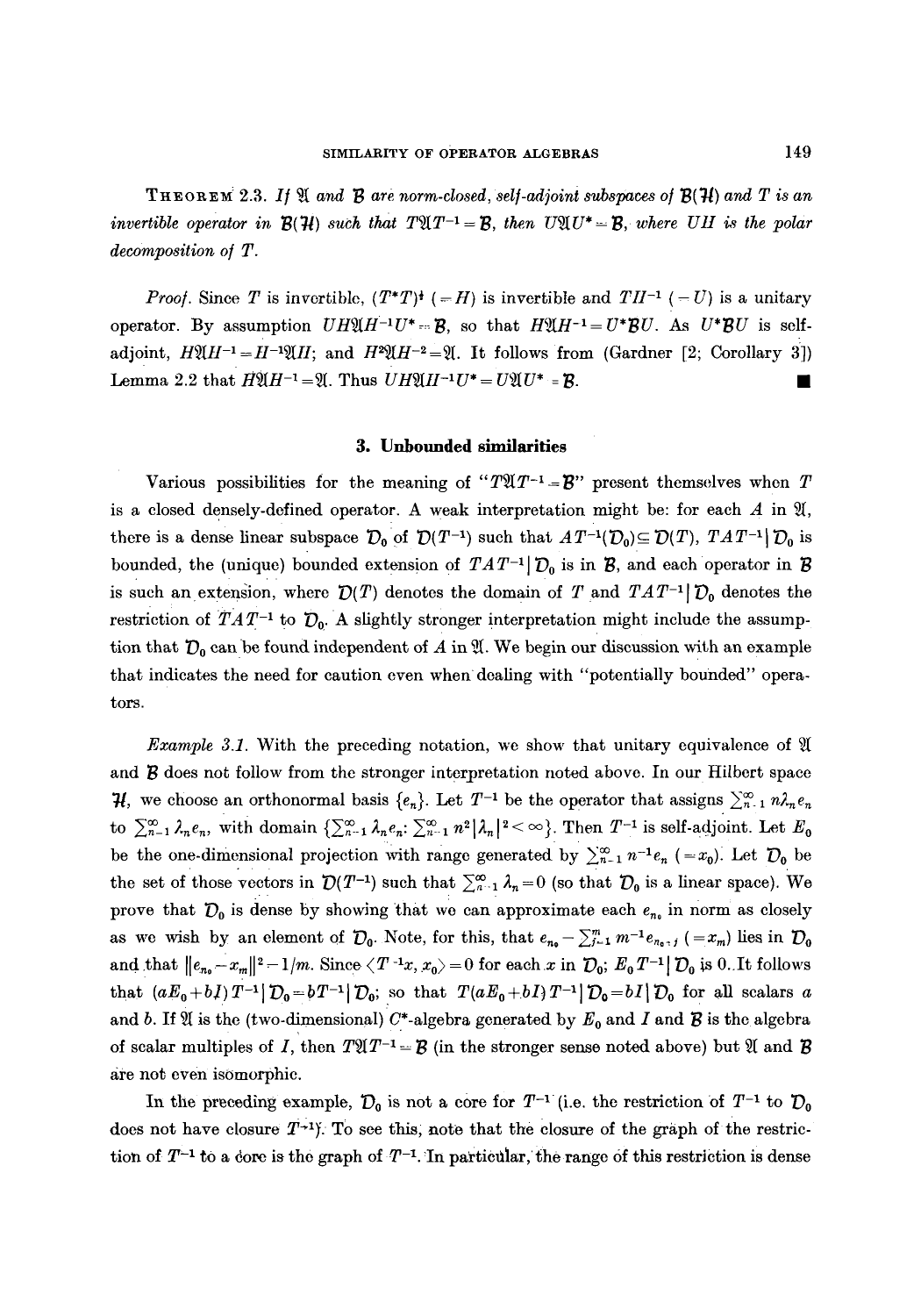in the range of  $T^{-1}$ , hence in this case, dense in  $H$ . But  $x_0$  is orthogonal to the range of the restriction of  $T^{-1}$  to  $\mathcal{D}_0$  (this is precisely the crux of the example); so that  $T^{-1}(\mathcal{D}_0)$  is not dense in  $H$ , and  $D_0$  is not a core for  $T^{-1}$ . It is exactly in the failure of the lemma that follows (when  $\mathcal{D}_0$  is not a core) that the pathology of the preceding example resides.

LEMMA 3.2. *If H and K are closed, densely.de/ined operators on the complex Hilbert space*   $\mathcal{H}, \mathcal{D}_0$  is a core for H, A is a bounded operator (with domain  $\mathcal{H}$ ), and KAH is defined and *bounded on*  $D_0$ , then KAH has domain  $D(H)$  and KAH is a bounded extension of KAH  $D_0$ . *In addition (KAH)\* is a bounded operator with domain*  $\mathcal{H}$  *and (KAH)\**[ $\mathcal{D}(K^*) = H^*A^*K^*$ .

*Proof.* Suppose  $h_0 \in \mathcal{D}(H)$ . Since  $\mathcal{D}_0$  is a core for H, there is a sequence  $(h_n)$  in  $\mathcal{D}_0$  such that  $h_n \rightarrow h_0$  and  $H h_n \rightarrow H h_0$ . Now  $A H h_n \rightarrow A H h_0$ , since A is bounded with domain  $\mathcal{H}$ . By hypothesis  $A H h_n \in \mathcal{D}(K)$  for each n (as  $h_n \in \mathcal{D}_0$ ). Boundedness of  $K A H | \mathcal{D}_0$  assures us that *(KAHh<sub>n</sub>*) is a Cauchy convergent sequence in  $\mathcal{H}$  and, hence, has limit k in  $\mathcal{H}$ . But  $AHh_n \rightarrow$  $A H h_0$ ,  $K A H h_n \rightarrow k$ , and K is closed. Thus  $A H h_0 \in \mathcal{D}(K)$  and  $K A H h_0 = k$ .

If  $||h_0|| = 1$  we can choose  $h_n$ , as above, so that  $||h_n|| = 1$ . If b is the bound of the restriction of *KAH* to  $\mathcal{D}_0$ , then  $||KAtH_h|| \leq b$ ; so that  $||KAtH_h|| \leq b$ . Thus *KAH*  $|D(H)$  has bound b, and  $KAH$  has domain  $\mathcal{D}(H)$ . With x in  $\mathcal{D}(H)$  and y in  $\mathcal{H}$ ,  $|\langle KAHx, y \rangle| \le b||x|| \cdot ||y||$ ; so that  $y \in \mathcal{D}((KAH)^*)$ , and  $\langle x, (KAH)^*y \rangle = \langle KAHx, y \rangle$ . Thus  $\mathcal{D}((KAH)^*) = \mathcal{H}$  and  $\|(KAH)^*y\| \leq b\|y\|$ ; so that  $(KAH)^*$  is bounded. If we restrict y to  $\mathcal{D}(K^*)$ , then  $\langle KAHx, y\rangle$  $=\langle Hx, A^*K^*y\rangle$ . Hence  $A^*K^*y \in \mathcal{D}(H^*)$  and  $\langle KAHx, y\rangle = \langle x, H^*A^*K^*y\rangle$ ; so that  $(KAH)^*y = H^*A^*K^*y.$ 

*Remark.* If H is a positive operator with inverse  $H^{-1}$  on the Hilbert space  $\mathcal{H}$ ,  $E_m$ is the spectral projection for H corresponding to the interval  $[m^{-1}, m]$ , with m a positive integer, and  $\mathcal{H}_m$  is  $E_m(\mathcal{H})$ , then  $\bigcup_{m=1}^{\infty} \mathcal{H}_m$  is a core for  $H^k$ , for each integer k. To see this note that  $E_m x_{m}^{\rightarrow} x$  for each x in  $\mathcal{H}$  so that  $H^k E_m x = E_m H^k x_{m}^{\rightarrow} H^k x$  for each x in  $\mathcal{D}(H^k)$ . We denote this particular core for H by  $\mathcal{D}_0(H)$  and observe that  $\mathcal{D}_0(H) = \mathcal{D}_0(H^{-1})$ .

LEMMA 3.3. If  $H$  and its inverse  $H^{-1}$  are densely-defined, positive operators on the *Hilbert space*  $H$ ,  $\mathcal{D}_0$  is a core for  $H^{-1}$ ,  $\mathfrak A$  is a norm-closed, linear subspace of  $B(H)$  such that, *for each A in*  $\mathfrak{A}, HAH^{-1}$  *is defined and bounded on*  $\mathcal{D}_0$ *, and*  $\varphi(A)$  *is the (unique) bounded extension to*  $H$  *of*  $HAH^{-1}$   $\mathcal{D}_0$ *, then*  $\varphi$  *is a bounded linear mapping of*  $\mathfrak A$  *into*  $B(H)$ *.* 

*Proof.* From Lemma 3.2,  $HAH^{-1}$  has domain  $D(H^{-1})$  and is a bounded extension of *HAH*<sup>-1</sup>  $\mathcal{D}_0$ . Thus *HAH*<sup>-1</sup> is the restriction to  $\mathcal{D}(H^{-1})$  of the (unique) bounded extension *of HAH*<sup>-1</sup>  $\mathcal{D}_0$ . We may assume, without loss of generality, that  $\mathcal{D}_0$  is  $\mathcal{D}(H^{-1})$ .

Let  $E_m$  be the spectral projection for H corresponding to  $[m^{-1}, m]$ ,  $H_m$  be  $E_m H$ ,  $\mathcal{H}_m$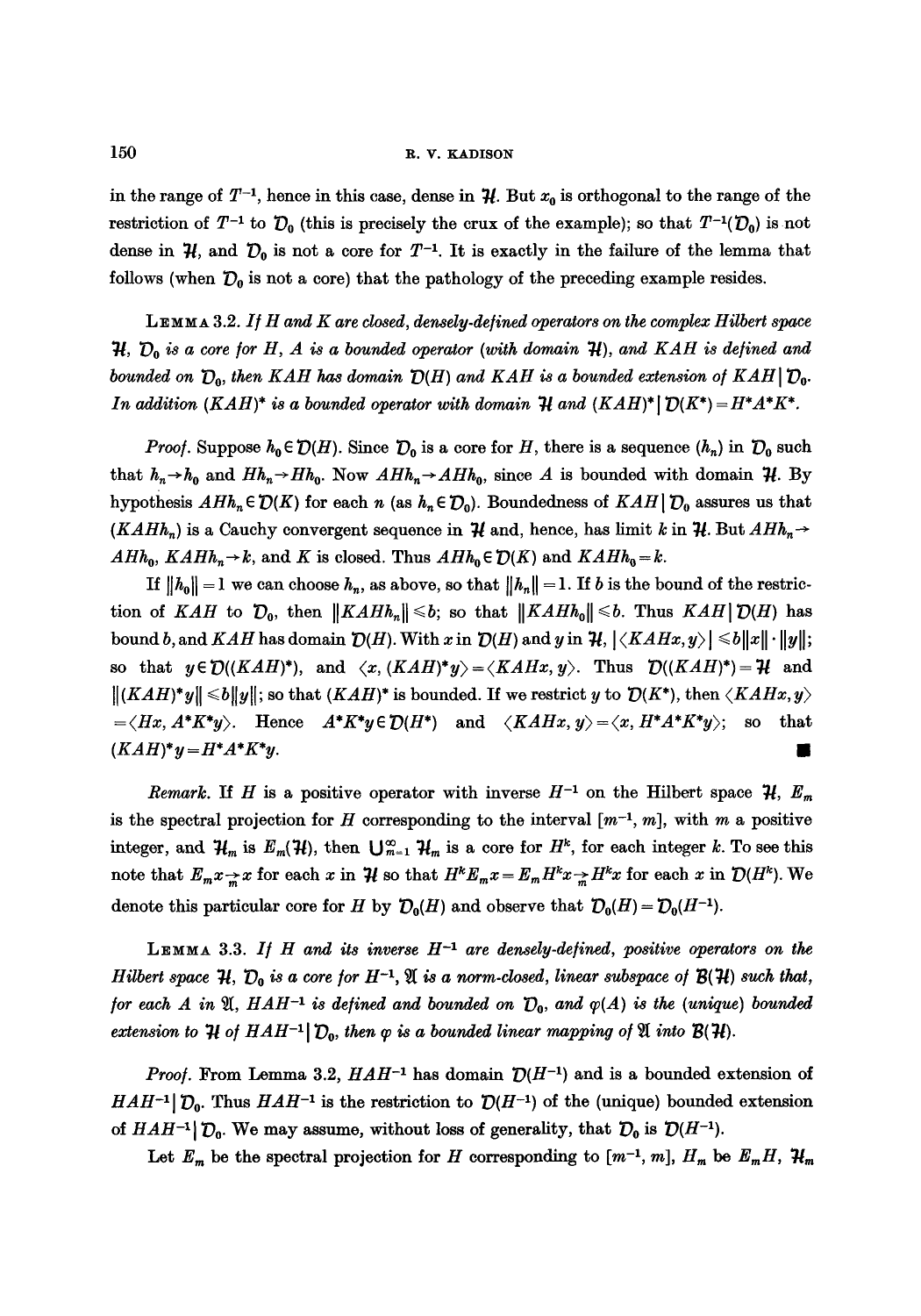be  $E_m(\mathcal{H})$ , and  $H'_m$  be the operator on  $\mathcal{H}$  inverse to  $H_m$  on  $\mathcal{H}_m$  and 0 on  $(I-E_m)(\mathcal{H})$ . If  $\varphi_m(T) = H_mTH'_m$  for T in  $B(H)$ , A is in the unit ball of  $\mathfrak{A}$ , x and y are unit vectors in  $H$ , and b is the bound of  $HAH^{-1}[D(H^{-1})$ , then  $|\langle H_mAH'_mx, y\rangle| = |\langle HAH^{-1}E_mx, E_my\rangle| \leq$  $b||E_mx|| \cdot ||E_my|| \le b$ . Thus  $\{\|\varphi_m(A)\|: m=1, 2, ...\}$  is bounded. As this is true for each A in  $\mathfrak{A}, \{\|\varphi_m\|\mathfrak{A}\|: m=1, 2, \ldots\}$  is bounded, say, by  $b_0$ , from the Uniform Boundedness Principle. Hence  $|\langle H_m A H'_m x, y \rangle| \leq b_0$  for all A in the unit ball of  $\mathfrak{A}$ , each pair of unit vectors x and y in  $\mathcal{H}$ , and all m. With x and y unit vectors in  $\mathcal{H}_m$ , we have

$$
|\langle HAH^{-1}x,y\rangle|=|\langle H_mAH_m'x,y\rangle|\leq b_0,
$$

when A is in the unit ball of  $\mathfrak{A}$ . Thus  $|\langle \varphi(A)x, y \rangle| \leq b_0$  for unit vectors x and y in  $\bigcup_{m=1}^{\infty} \mathcal{H}_m$ , a dense subspace of  $H$ . As  $\varphi(A)$  is bounded,  $\|\varphi(A)\| \leq b_0$ . Since this holds for all A in the unit ball of  $\mathfrak{A}$ ;  $\|\varphi\| \leq b_0$ .

PROPOSITION 3.4. If H and its inverse H<sup>-1</sup> are densely-defined, positive operators on *the Hilbert space*  $\mathcal{H}$ ,  $\mathcal{D}_0$  *is a core for H<sup>-1</sup>*, and  $\mathfrak{A}$  *is a C\*-algebra such that HAH<sup>-1</sup> is defined* and bounded on  $D_0$  and has a (unique) bounded extension  $\varphi(A)$  belonging to  $\mathfrak A$  for each A in  $\mathfrak A$  then  $\varphi$  is an automorphism of  $\mathfrak A$  (necessarily, bounded) and there is a positive  $H_0$  in  $\mathfrak A''$ such that  $H_0AH_0^{-1}[\mathcal{D}(H^{-1})=HAH^{-1}$  for all A in  $\mathfrak{A}$ . Moreover  $\varphi^z$  is defined for each complex *z* and  $H^2AH^{-2}$  has a (unique) bounded extension from  $\mathcal{D}_0(H)$  to  $\mathcal{H}$  equal to  $\varphi^2(A)$  (in  $\mathfrak{A}$ ) for *each A in* .

*Proof.* From Lemma 3.3,  $\varphi$  is bounded. From Lemma 3.2,  $(HA^*H^{-1})^*$  is bounded and everywhere defined; and its restriction to  $\mathcal{D}(H)$  is  $H^{-1}AH$ . Thus the same considerations apply, with the roles of H and  $H^{-1}$  interchanged, to yield a bounded linear mapping  $\psi$ of  $\mathfrak A$  into  $\mathfrak A$ . Now  $\psi(\varphi(A))$  restricted to  $\mathcal D(H)$  is  $H^{-1}\varphi(A)H$ . Since the range of H is  $\mathcal D(H^{-1})$ and  $\varphi(A)$  restricted to  $\mathcal{D}(H^{-1})$  is  $HAH^{-1}$ ;  $\psi(\varphi(A)) | \mathcal{D}(H) = A | \mathcal{D}(H)$ . As both  $\psi(\varphi(A))$  and A are bounded,  $A = \psi(\varphi(A))$ . Symmetrically  $A = \varphi(\psi(A))$ . Hence  $\varphi$  and  $\psi$  are inverses of one another. Since the range of H is the domain of  $H^{-1}$ ,

$$
\varphi(A)\varphi(B)\,|\,\mathcal{D}(H^{-1})=HAH^{-1}HBH^{-1}=HABH^{-1}=\varphi(AB)\,|\,\mathcal{D}(H^{-1}).
$$

Thus  $\varphi(A)\varphi(B) = \varphi(AB)$ ; and  $\varphi$  is an automorphism of  $\mathfrak{A}$ .

Gardner shows  $[2;$  Theorem A, p. 395] that an automorphism of a  $C^*$ -algebra is implemented by a bounded invertible operator in the reduced atomic representation of that algebra. Let  $\mathfrak A$  acting on  $\mathcal H_0$  be that representation and  $T$  be a bounded operator with bounded inverse such that  $\varphi(A) = TAT^{-1}$  for each A in  $\mathfrak{A}$ . From Theorem 2.3, with *UK* the polar decomposition of T (i.e.  $K = (T^*T)^{\dagger}$  and  $U = T(T^*T)^{-1}$ ),  $U \mathfrak{A} U^* = \mathfrak{A}$  and  $K \mathfrak{A} K^{-1} =$ I. Let  $\varphi_1(A)$  be  $UAU^*$  and  $\varphi_2(A)$  be  $KAK^{-1}$  for A in  $\mathcal{B}(\mathcal{H}_0)$ . Then  $\varphi = \varphi_1 \varphi_2$ ; and  $\varphi_2$  has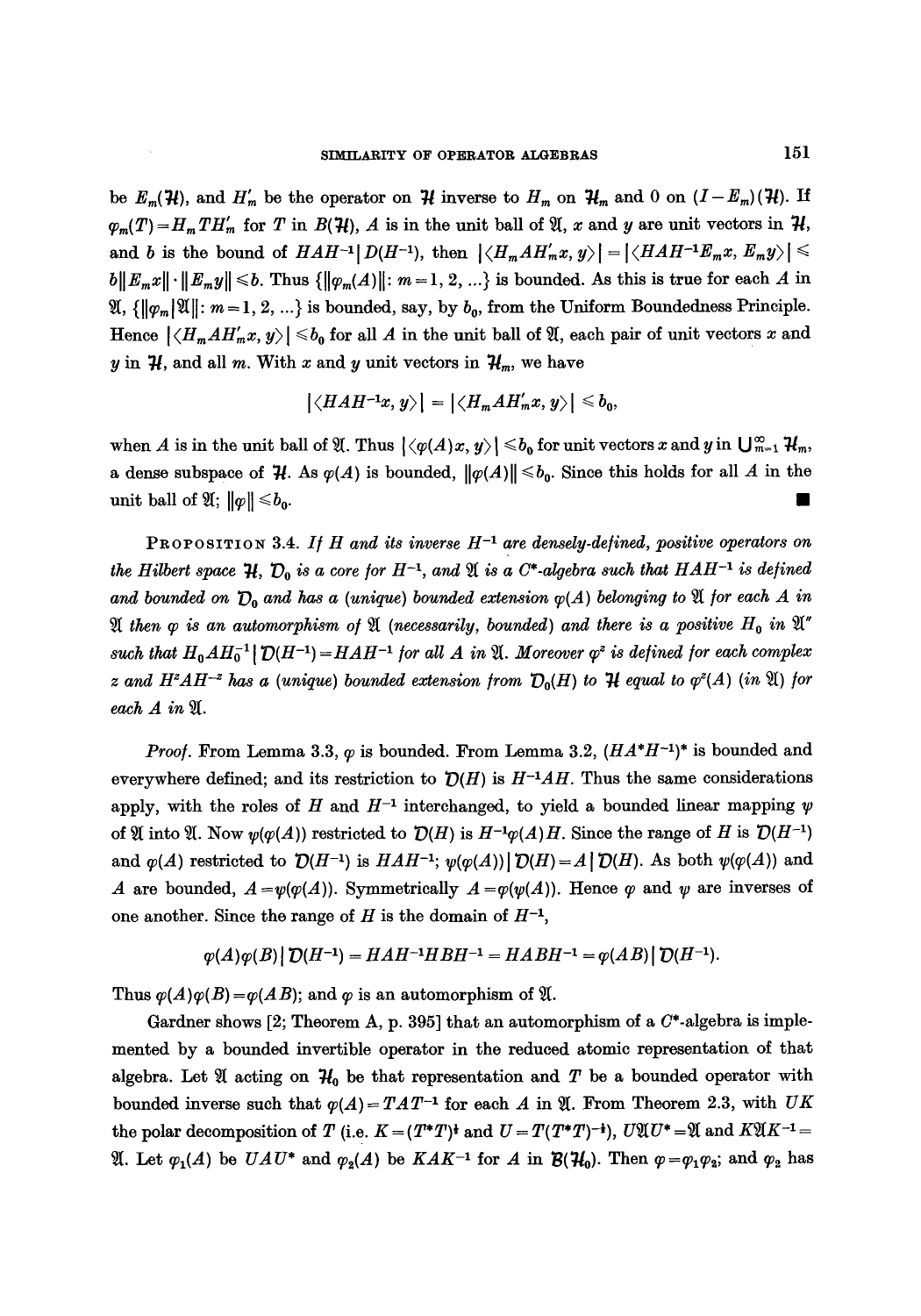spectrum (relative to  $\mathcal{B}(\mathcal{B}(\mathcal{H}_0))$ ) in some closed, bounded subset of the positive real numbers. From Lemma 2.2,  $K^2(XK^{-2} \subseteq \mathfrak{A}$  for each complex number z, and  $\varphi_2^2(A) = K^2AK^{-2}$ . In particular,  $t \rightarrow \varphi_2^t$  is a norm-continuous, one-parameter group of automorphisms of  $\mathfrak{A}$ . Hence (cf. [6; Theorem 5] or [11; 4.1.19]) there is an operator  $H_0$  in  $\mathfrak{A}''$  (recall that  $\mathfrak{A}''$  acts on  $\mathcal{H}$ ) such that  $\varphi_2(A)=H_0AH_0^{-1}$  for each A in  $\mathfrak{A}$ . Note that  $\varphi^*=\varphi^{-1}$  and  $\varphi_2^*=\varphi_2^{-1}$  (for  $\varphi^*(A) = \varphi(A^*)^* = (HA^*H^{-1})^* - \varphi^{-1}(A)$ , and, similarly for  $\varphi_2$ ); and  $\varphi_1^* = \varphi_1$ . Thus  $\varphi \varphi_2^{-1} = \varphi_1 =$  $\varphi_1^* - \varphi^* \varphi_2^{-1*} - \varphi^{-1} \varphi_2$ ; and  $\varphi^2 = \varphi_2^2$ . As in [7; Lemma 2],  $\varphi_2^t = e^{t\delta}$  for some derivation  $\delta$  of  $\mathfrak{A}$ . Now  $(\varphi_2^t)^*=(\varphi_2^*)^t=\varphi_2^{-t}=e^{-t\delta}=(e^{t\delta})^*=e^{t\delta*}$ . Comparing series coefficients,  $\delta^*=-\delta$ . If  $A_0$  in  $\mathfrak{A}$ " is such that  $\delta = ad A_0 \mathfrak{A}$  (cf. [4, 13]), then  $-\delta(A) = AA_0 - A_0A = \delta^*(A) = (A_0A^* - A_0A_0)$  $A^*A_0^* = AA_0^* - A_0^*A$ . Hence  $A_0 - A_0^* \in \mathfrak{A}'$ ,  $\delta = ad \frac{1}{2}(A_0 + A_0^*)\mathfrak{A}$ , and we may assume that  $A_0$ is self-adjoint. It follows that  $\varphi_2(A) = e^{\delta(A)} = e^{A_0} A e^{-A_0}$  for each A in  $\mathfrak{A}$ , and  $H_0$  can be chosen as the positive operator  $e^{A_0}$  (in  $\mathfrak{A}''$ ).

Let  $E_m$  be the spectral projection for H corresponding to  $[m^{-1}, m]$ , for each positive integer m, and  $\mathcal{H}_m$  be  $E_m(\mathcal{H})$ . We show, now, that for each A in  $\mathfrak{A}, H^2AH^{-2}$  has a bounded restriction to  $\mathcal{D}_0(H)$  (=  $\bigcup_{m=1}^{\infty} \mathcal{H}_m$ ) which coincides with the restriction of  $H_0^z A H_0^{-z}$  to  $\mathcal{D}_0(H)$ . Let  $H_m$  be  $E_m H$ ,  $H_m^z$  be the operator on  $\mathcal{H}$  equal to  $H_m^z$  on  $\mathcal{H}_m$  and 0 on  $(I - E_m)(\mathcal{H})$ , and  $\varphi_m(T)$  be  $H_m T H_m^{-1}$  for T in  $\mathcal{B}(\mathcal{H}_m)$ ,  $m = 3, 4, ...$  (since  $\varphi_1$  and  $\varphi_2$  have other meanings). Since  $\varphi^2=\varphi_2^2$ ;  $H\varphi(A)H^{-1}$  and  $H_0^2AH_0^{-2}$  have the same restriction to  $\mathcal{D}_0(H)$ . But  $H\varphi(A)H^{-1}$ restricted to  $\mathcal{D}_0(H)$  is  $H^2AH^{-2}$ . Let  $\eta(B)$  be  $H_0^2BH_0^{-2}$  for each B in  $\mathcal{B}(\mathcal{H})$ . The spectrum of  $\eta$  relative to  $\mathcal{B}(\mathcal{B}(\mathcal{H}))$  is a closed bounded subset of the positive real numbers. The same is true for the spectrum of  $\varphi_m^2$  relative to  $\mathcal{B}(\mathcal{B}(\mathcal{H}_m))$ . Fixing m, let  $\mathcal{H}$  be a closed neighborhood of both these spectra and let  $C$  be a simple, closed curve in the open, right-half plane with  $\mathcal{H}$  in its interior. Note that, for each polynomial p and all x and y in  $\mathcal{H}_m$ ,  $\langle p(\eta)(A)x, y \rangle$  $=\langle p(\varphi_m^2)(E_m A E_m)x, y\rangle$ . With  $\zeta$  on C, using Runge's theorem to approximate  $z\rightarrow (\zeta-z)^{-1}$ uniformly on  $\gamma$  by polynomials, as in Lemma 2.1, there is a sequence of polynomials  $p_n$ such that  $p_n(\eta)$  tends in norm to  $(\zeta - \eta)^{-1}$  and  $p_n(\varphi_n^2)$  tends to  $(\zeta - \varphi_m^2)^{-1}$  in norm. It follows that

$$
\langle (\zeta - \eta)^{-1}(A)x, y \rangle = \langle (\zeta - \varphi_m^2)^{-1}(E_m A E_m) x, y \rangle
$$

for each  $\zeta$  on C. Hence

$$
\langle H_0^{2z}AH_0^{-2z}x, y\rangle = \langle \eta^z(A)x, y\rangle = \frac{1}{2\pi i}\int_C \zeta^z \langle (\zeta - \eta)^{-1}(A)x, y\rangle d\zeta
$$
  

$$
= \frac{1}{2\pi i}\int_C \zeta^z \langle (\zeta - \varphi_m^2)^{-1}(E_m AE_m)x, y\rangle d\zeta = \langle \varphi_m^{2z}(E_m AE_m)x, y\rangle
$$
  

$$
= \langle H_m^{2z}(E_m AE_m)H_m^{-2z}x, y\rangle = \langle AH^{-2z}x, (H^{2z})^*y\rangle.
$$

Thus  $H^2AH^{-2}$  has a bounded restriction to  $\mathcal{D}_0(H)$ , and this restriction coincides on  $\mathcal{D}_0(H)$  with  $H_0^2AH_0^{-2}$ .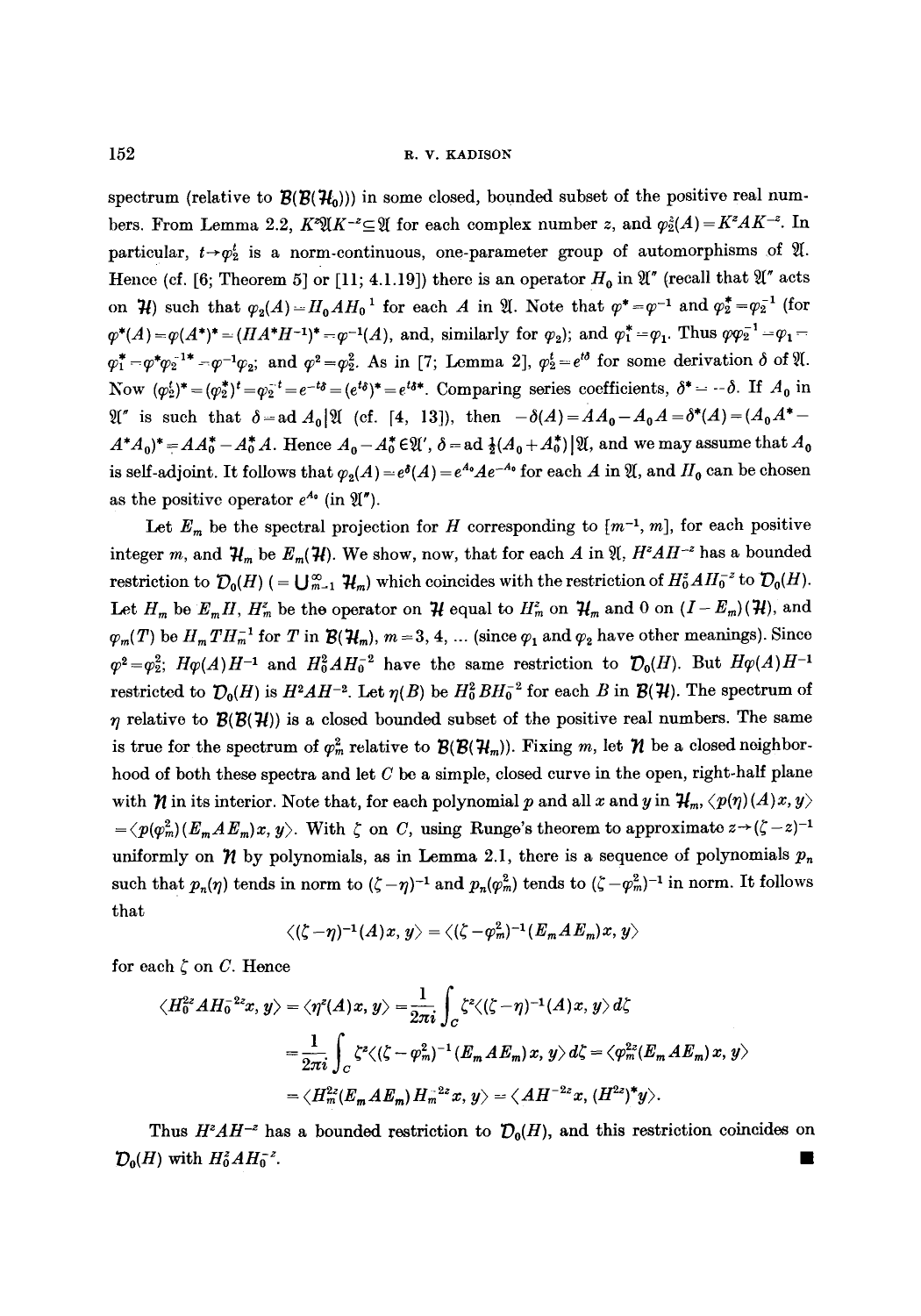THEOREM 3.5. If T is a closed, densely-defined, linear transformation from one complex *Hilbert space*  $H$  *into another*  $\mathcal{X}$  *and*  $T$  *has a (closed) densely-defined inverse*  $T^{-1}$  with core  $D_1$  such that  $D_1 \subseteq D(TAT^{-1}), TAT^{-1} | D_1$  has a (unique) bounded extension to  $\mathcal K$  in the  $C^*$ -algebra  $\mathcal B$  for each  $A$  in the  $C^*$ -algebra  $\mathfrak A$ , and each  $B$  in  $\mathcal B$  is such an extension, then  $U\mathfrak{A} U^{-1}=\mathfrak{B}$ , where U is the unitary transformation of  $\mathfrak{A}$  onto  $\mathfrak{X}$  appearing in the polar *decomposition, UH, of T, and*  $II^2AII^{-2}$  *has a (unique) bounded extension to*  $\mathcal{H}$  *in*  $\mathfrak A$  *for each complex z. There is a positive H<sub>0</sub> in*  $\mathfrak{A}$ *" such that*  $H_0 A H_0^{-1} | \mathcal{D}(H^{-1}) = H A H^{-1}$  *for each A in* .

*Proof.* From our hypothesis,  $U^{-1}(\mathcal{D}_1)$  (=  $\mathcal{D}_0$ ) is a core for  $H^{-1}$  such that  $HAH^{-1}[\mathcal{D}_0]$ has a (unique) bounded extension to  $\mathcal{H}$  in  $U^{-1}BU$ , a self-adjoint family on  $\mathcal{H}$ . From Lemma 3.2,  $(HAH^{-1}|\mathcal{D}_0)^*$  is a bounded, everywhere-defined operator on  $\mathcal{H}$  in  $U^{-1}BU$ , whose restriction to  $\mathcal{D}(H)$  is  $H^{-1}A^*H$ . By assumption,  $U(HAH^{-1}|\mathcal{D}_0)^*U^{-1}$  is the extension of  $UHA_0H^{-1}U^{-1}$   $D_1$  to  $\mathcal{X}$ , for some  $A_0$  in  $\mathcal{Y}$ . Thus  $(HAH^{-1}D_0)^*$  is the extension of  $HA_0H^{-1}|\mathcal{D}_0$ ; and  $H^{-2}A^*H^2|\mathcal{D}_0(H)=A_0|\mathcal{D}_0(H)$ . From Proposition 3.4, we conclude that  $H^{-2}AH^{2}$   $\mathcal{D}_0(H)$  has a (unique) bounded extension in  $\mathfrak A$  for each A in  $\mathfrak A$  and all complex z. In particular, *HAH*<sup>-1</sup>  $\mathcal{D}_0(H)$  has a bounded extension  $\varphi(A)$  in  $\mathfrak{A}$ , and  $\varphi$  is an automorphism of  $\mathfrak{A}$ . It follows that  $U\varphi(A) U^{-1} | \mathcal{D}_1 = TAT^{-1} | \mathcal{D}_1$ ; and  $U\mathfrak{A}U^{-1} = \mathcal{B}$ .

LEMMA 3.6. *11/ H is a positive, densely-de/ined operator with a densely-de/ined inverse*   $H^{-1}$  on the complex Hilbert space  $H$ ,  $D_0$  is a core for  $H^{-1}$ , and A is a bounded, everywhere *defined operator on*  $H$  such that  $D_0 \subseteq D(HAH^{-1})$  and  $HAH^{-1}$   $D_0$  is bounded, then, for each *complex number z in the strip*  $\{z: 0 \le \text{Re } z \le 1\}$   $(=S_1)$ ,  $H^z H^{-z} | \mathcal{D}_0$  is bounded with (unique) *bounded extension*  $\varphi_z(A)$  *to*  $H$ *. If x and y are unit vectors in*  $H$ *, then the function*  $z \rightarrow \langle \varphi_z(A)x, y \rangle$ *is holomorphic on*  $S_1$ , bounded by  $\max \{||A||, ||HAH^{-1}||\}$  on the closure  $S_1^-$  of  $S_1$  and con*tinuous on*  $S_1^-$ .

*Proof.* Let  $E_m$  be the spectral projection for H corresponding to  $[m^{-1}, m]$ , with m a positive integer; and let  $\mathcal{H}_m$  be  $E_m(\mathcal{H})$ . The operator  $E_mH$  (=H<sub>m</sub>) on  $\mathcal{H}_m$  is a bounded, positive operator with a bounded inverse; so that  $H_m^z$  is defined and bounded for each complex z. From Lemma 3.2,  $HAH^{-1}D_0(H)$  is bounded (with the same bound as *HAH*<sup>-1</sup>  $[$   $\mathcal{D}_0$ ). If  $x_0$  and  $y_0$  are unit vectors in  $\mathcal{H}_m$ , then, with z in  $S_1^-$ ,  $AH^{-2}x_0 \in \mathcal{D}(H) \subseteq \mathcal{D}(H^2)$ , and

$$
\langle H^z H^{z}^2 x_0, y_0 \rangle = \langle E_m H^z H^{z} H^{-z} E_m x_0, y_0 \rangle = \langle H_m^z E_m H_m^{z} x_0, y_0 \rangle,
$$

and  $z \rightarrow \langle H_m^z E_m A H_m^{-z} x_0, y_0 \rangle$  is entire. Now

$$
\left|\langle H^{1+is}AH^{-1-is}x_0,y_0\rangle\right|\leqslant \|E_mHAH^{-1}E_m\|\leqslant\|HAH^{-1}\|
$$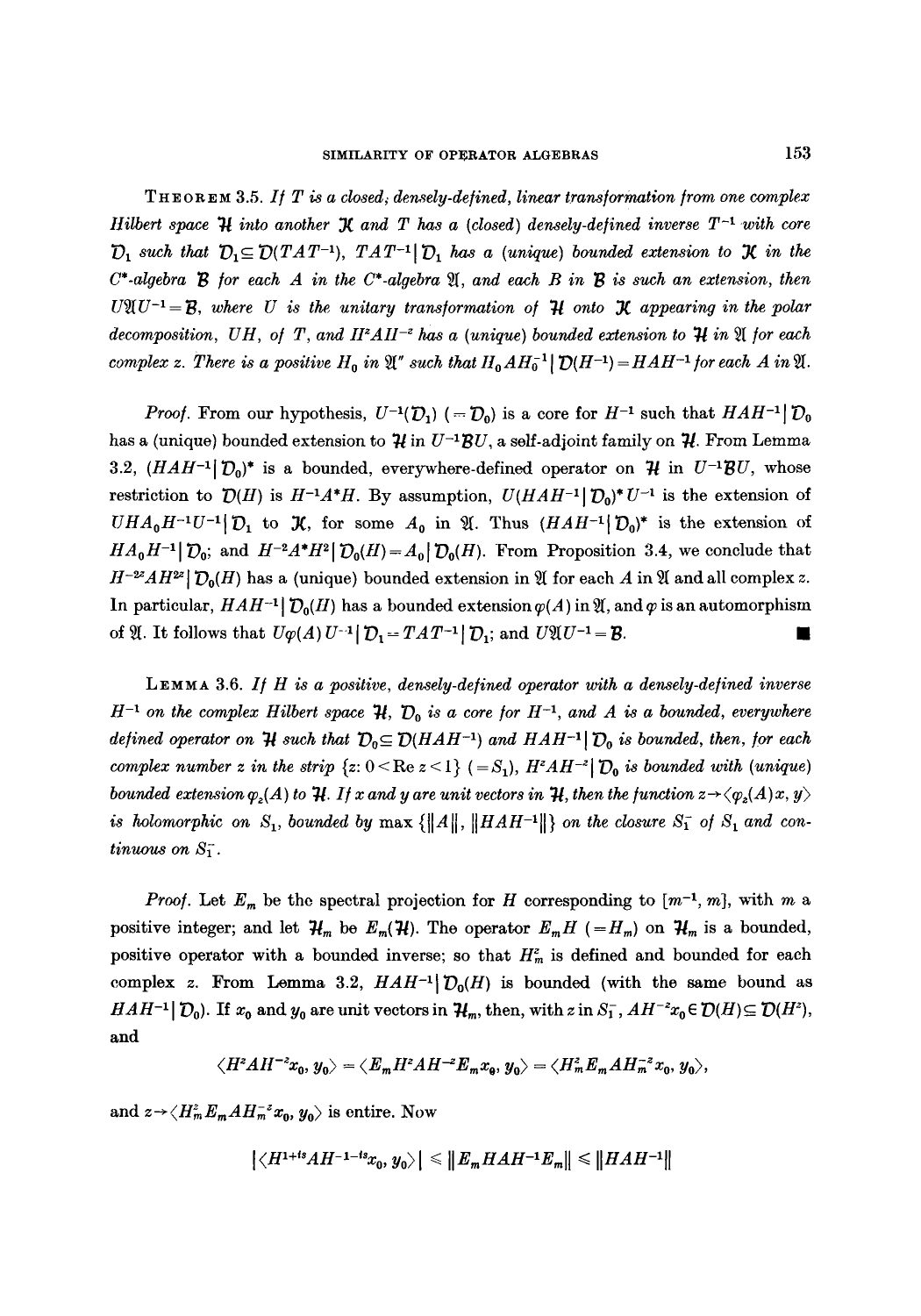and  $|\langle H^{is}AH^{-is}x_0, y_0\rangle| \leq ||A||$ . By (a variant of) the Hadamard Three Circle Theorem,  $|\langle H^2AH^{-2}x_0, y_0\rangle| \leq \max \{||A||, ||HAH^{-1}||\}$  for all z in  $S_1^-$  and all unit vectors  $x_0, y_0$  in  $\mathcal{D}_{0}(H)$ . Note for this that

$$
\left|\langle H^zAH^{-z}x_0,y_0\rangle\right|\leqslant\left\|H_m^zE_mAE_mH_m^{-z}\right\|\leqslant m^{2t}\left\|A\right\|\leqslant m^2\|A\|
$$

**for**  $z = t + is$  in  $S_1^-$ . Since  $\mathcal{H}_m \subseteq \mathcal{H}_{m+1}$  and  $\mathcal{D}_0(H)$  is dense in  $\mathcal{H}, \|H^tAH^{-x}x_0\| \leq \max\{||A||,||B||\}$  $\|HAH^{-1}\|$ , for each unit vector  $x_0$  in  $\mathcal{D}_0(H)$ . Thus  $\|\varphi_z(A)\| \leq \max \{||A||, ||HAH^{-1}||\}$ , for  $z$  in  $S_1^-$ .

Let  $(x_n)$ ,  $(y_n)$  be sequences of unit vectors in  $\mathcal{D}_0(H)$  with limits x and y, respectively. Then

$$
\begin{aligned}\n&\left|\langle\varphi_z(A)x,y\rangle-\langle H^zAH^{-z}x_n,y_n\rangle\right| \\
&\leqslant \left|\langle\varphi_z(A)x,y\rangle-\langle\varphi_z(A)x_n,y\rangle\right|+\left|\langle\varphi_z(A)x_n,y\rangle-\langle H^zAH^{-z}x_n,y_n\rangle\right| \\
&\leqslant \|\varphi_z(A)\|\cdot\|x-x_n\|+\|\varphi_z(A)\|\cdot\|y-y_n\|\to 0\n\end{aligned}
$$

uniformly for z in  $S_1^{\dagger}$ . Thus  $z \rightarrow \langle \varphi_z(A)x, y \rangle$  is continuous on  $S_1^{\dagger}$  and holomorphic on  $S_1$ .

With notation as in the preceding lemma, repeated application of it (or changes of notation in the argument) yields:

COROLLARY 3.7. If  $n_1$  and  $n_2$  are positive integers, such that

$$
H^{-n_1}AH^{n_1}\big|\mathcal{D}_0, H^{-(n_1-1)}AH^{n_1-1}\big|\mathcal{D}_0, ..., H^{-1}AH\big|\mathcal{D}_0, A, HAH^{-1}\big|\mathcal{D}_0, ..., H^{n_2}AH^{-n_1}\big|\mathcal{D}_0\big|
$$

*are bounded, then*  $z \rightarrow \langle \varphi_z(A)x, y \rangle$  *is holomorphic on the strip*  $\{z: -n_1 \leq \text{Re } z \leq n_2\}$   $(=S_{n_1,n_2}),$ *continuous on its closure, and bounded there, where*  $H^2AH^{-2}$   $\mathcal{D}_0$  *is bounded for z in*  $S_{n_1, n_2}$ *and*  $\varphi_z(A)$  *is its (unique) bounded extension to H. In particular, if*  $H^n A H^{-n}$   $\bigcup_n$  *is bounded for all integers n, then*  $z \rightarrow \langle \varphi_z(A)x, y \rangle$  *is entire for each pair of vectors x, y in H; and* 

$$
\big|\langle \varphi_z(A)x,\,y\rangle\big| \leqslant k_{A,\,n}\|x\|\cdot\|y\|,
$$

where  $k_{A,n} = \max \{||A||, ||H^n A H^{-n} |D_0||\}$  and Re *z* lies in the interval with 0 and n as end*points.* 

LEMMA 3.8. If H is a positive, densely-defined operator with a densely-defined inverse  $H^{-1}$  on the complex Hilbert space  $\mathcal{H}$ ,  $\mathcal{D}_0$  is a core for  $H^{-1}$ ,  $\mathfrak{A}_0$  is a \*-algebra of bounded operators *on*  $H$  such that, for each A in  $\mathfrak{A}_0$ ,  $\mathcal{D}_0 \subseteq \mathcal{D}(HAH^{-1})$  and  $HAH^{-1}$   $\mathcal{D}_0$  has a (unique) bounded *extension*  $\varphi(A)$  *to H* in  $\mathfrak{A}_0$  satisfying  $\|\varphi^n(A)\| \leq k_A^{n}$  for each integer n and some constant  $k_A$  (depending on A); then  $H^2AH^{-2}$   $\mathcal{D}_0(H)$  is bounded for each complex number z and each A *in*  $\mathfrak{A}_0$ *, and its (unique) bounded extension*  $\varphi_z(A)$  *to*  $\mathfrak{H}$  *lies in*  $\mathfrak{A}_0^r$ *.* 

*Proof.* From Lemma 3.2 and our hypothesis,  $H^nAH^{-n}$   $\mathcal{D}_0(H)$  is bounded for each integer n. Thus, from Corollary 3.7,  $H^zAH^{-z}$   $\mathcal{D}_0(H)$  is bounded for all complex numbers z,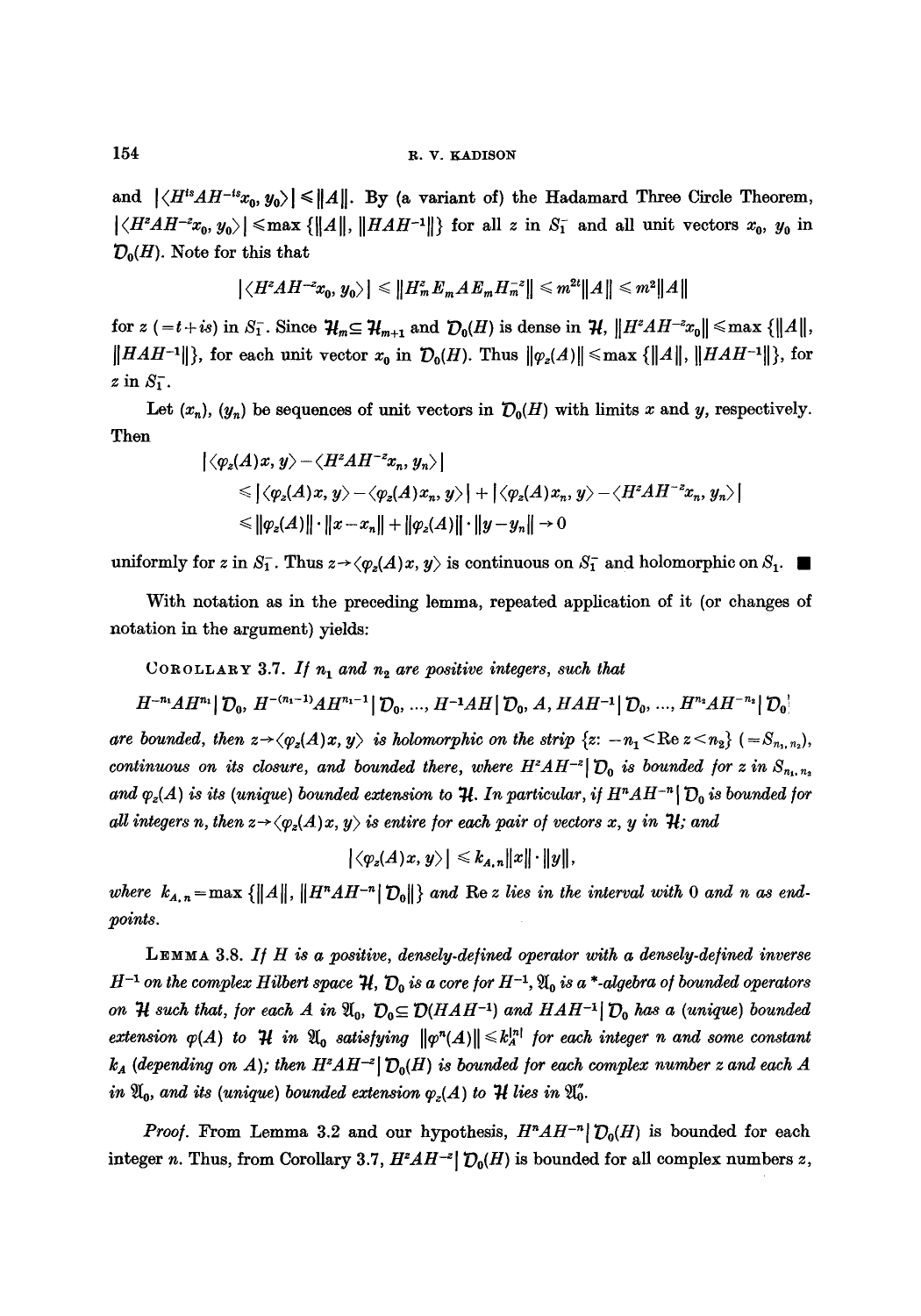$z \rightarrow \langle \varphi_z(A)x, y \rangle$  is entire for each pair of unit vectors x, y in  $\mathcal{H}$  and  $|\langle \varphi_z(A)x, y \rangle| \leq k_A^n$ , where  $| \text{Re } z | \le n$ . If  $\mathfrak{A}'_0$  contains no projections other than 0 and I then  $\varphi_z(A) \in \mathcal{B}(\mathcal{H}) = \mathfrak{A}''_0$ .

Suppose E' is a projection in  $\mathfrak{A}'_0$  distinct from 0 and I; and let  $x_0, y_0$  be unit vectors in  $E'(\mathcal{H}), (I - E')(\mathcal{H}),$  respectively. Then

$$
\langle \varphi_n(A)x_0, y_0 \rangle = \langle \varphi^n(A) E' x_0, (I - E') y_0 \rangle = 0,
$$

for each positive integer n, since  $\varphi^{n}(A)$  is in  $\mathfrak{A}_{0}$ . Let  $f(z)$  be  $k_{a}^{-(z+1)}\langle\varphi_{z}(A)x_{0}, y_{0}\rangle$ , for z in  $(C_r$ , the (open) right half-plane. Then  $|f(z)| \leq 1$  for z in  $C_r$  and  $f(n) = 0$  for each positive integer n. Thus  $f(z) = (z-1)^k f_1(z)$ , where  $f_1$  is bounded and holomorphic on  $C_r$ . Multiplying by a positive scalar, we may assume that  $|f_1(z)| \leq 1$  for z in  $\mathbb{C}_r$ . Let  $F_n(z)$  be  $(2-z)(3-z)$  ...  $(n-z)/n!$ . With  $\varepsilon$  positive,  $1-\varepsilon \leq |F_n(z)|$  for all z near the imaginary axis. Thus  $f_1/F_n$  is bounded and holomorphic on  $C_r$  and  $|f_1(z)/F_n(z)| \leq (1 - \varepsilon)^{-1}$  for z near the imaginary axis. From the Phragmen-Lindelöf theorem,  $|f_1(z)|F_n(z)| \leq 1$  for z in C<sub>r</sub>. In particular  $|f_1(1)| \leq |F_n(1)| =$  $1/n$ . It follows that  $f_1(1) = 0$  and that 1 is a zero of infinite order for f. Hence f is identically 0 on  $\mathbb{C}_r$ ; and  $(I-E')\varphi_z(A)E'=0$  for each projection E' in  $\mathfrak{A}'_0$ , each A in  $\mathfrak{A}_0$  and each complex z. From this

$$
(I-E')\varphi_z(A) E' = 0 = E'\varphi_z(A) (I-E');
$$

and  $E' \varphi_z(A) = \varphi_z(A) E'$ . Thus  $\varphi_z(A) \in \mathfrak{A}_0^{\prime}$ .

THEOREM 3.9. If T is a closed, densely-defined transformation from one complex *Hilbert space*  $\mathcal{H}$  *into another*  $\mathcal{K}$ , T has densely-defined inverse  $T^{-1}$  with core  $\mathcal{D}_1$  such that  $TAT^{-1}$   $\mathcal{D}_1$  has a (unique) bounded extension in a \*-algebra of operators  $\mathcal{B}_0$  acting on  $\mathcal K$  for each A in a \*-algebra of operators  $\mathfrak{A}_0$  acting on  $\mathfrak{H}$ , each B in  $\mathcal{B}_0$  is such an extension, and  $||H^nAH^{-n}||D_0(H)|| \leq k_A^{n_1}$  for each integer n and some constant  $k_A$  (depending on A), where UH is *the polar decomposition of T and*  $D_0 = U^{-1}(D_1)$ ; *then*  $U\mathfrak{A}_0^*U^{-1} = \mathcal{B}_0^*$ ,  $H^2AH^{-2} | D_0(H)$  is bounded *for each complex number z and each A in*  $\mathfrak{A}_0$ , and the (unique) bounded extension of  $H^2AH^{-2}|\mathcal{D}_0(H)|$ *to*  $H$  lies in  $\mathfrak{A}'_0$ . In particular,  $t \rightarrow H^{\text{tt}}$  is a strong-operator-continuous, one-parameter unitary *group which gives rise to a one-parameter group of \*-automorphisms of*  $\mathfrak{A}_0^{\prime\prime}$ .

*Proo/.* Arguing precisely as in the proof of Theorem 3.5, we conclude that, with A in  $\mathfrak{A}_0$ ,  $H^{-2}AH^2 | D_0(H)=A_0 | D_0(H)$  for some  $A_0$  in  $\mathfrak{A}_0$ . By hypothesis  $H^{-2n}AH^{2n} | D_0(H)$  is bounded and  $||H^{-2n}AH^{2n}||\mathcal{D}_0(H)|| \leq k^{2n}$ . From Lemma 3.8,  $H^{-2n}AH^{2n}||\mathcal{D}_0(H)$  is bounded for each complex z and each A in  $\mathfrak{A}_0$  and its (unique) bounded extension to  $\mathcal{H}$  lies in  $\mathfrak{A}'_0$ . In particular,  $H^{it}AH^{-it}\in\mathfrak{A}_0^*$  for each A in  $\mathfrak{A}_0$  - hence, for each A in  $\mathfrak{A}_0^*$ . At the same time, the (unique) bounded extension  $\varphi(A)$  of  $HAH^{-1}$   $\mathcal{D}_0$  is in  $\mathfrak{A}_0^{\prime\prime}$ . Since  $U\varphi(A) U^{-1}$   $\mathcal{D}_1 = TAT^{-1}$   $\mathcal{D}_1$ and, by assumption,  $TAT^{-1}$   $\mathcal{D}_1$  has a (unique) bounded extension to  $\mathcal{X}$  in  $\mathcal{B}_0$ ;  $U\varphi(A) U^{-1} \in \mathcal{B}_0$ .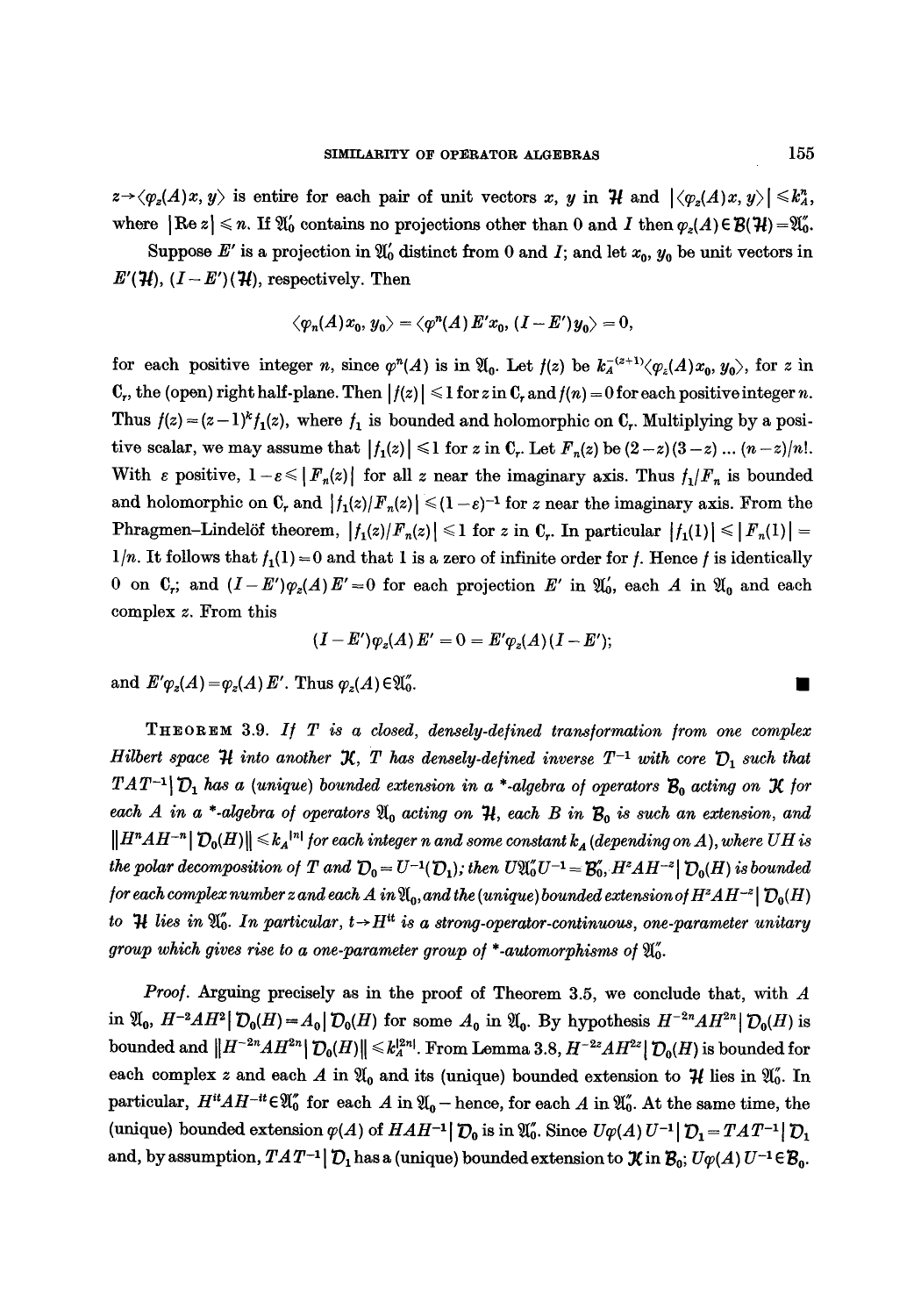On the other hand, given B in  $\mathcal{B}_0$ , by hypothesis, there is an A in  $\mathfrak{A}_0$  such that B is the unique extension of  $TAT^{-1}|\mathcal{D}_1(=U\varphi(A) U^{-1}|\mathcal{D}_1).$  Hence  $B=U\varphi(A) U^{-1}$ ; and  $U^{-1}BU=0$  $\varphi(A) \in \mathfrak{A}_0''$ . Thus  $U^{-1}B_0'' U \subseteq \mathfrak{A}_0''$ .

We note, next, that the hypotheses apply with the rôles of T and  $\mathfrak{A}_0$  interchanged with those of  $T^{-1}$  and  $\mathcal{B}_0$ , from which we can conclude, as above, that  $U\mathfrak{A}_0^{\prime\prime}U^{-1}\subseteq\mathcal{B}_0^{\prime}\subseteq$  $U^{2}U^{''}_{0}U^{-1}$ , and, hence, that  $U^{2}U^{''}_{0}U^{-1} - \mathcal{B}'_{0}$ . To see this note that

$$
T^{-1}BT|_{\mathcal{D}_0(H)}=H^{-1}U^{-1}BUH|_{\mathcal{D}_0(H)}=H^{-1}\varphi(A)H|_{\mathcal{D}_0(H)}=A|_{\mathcal{D}_0(H)};
$$

that is,  $T^{-1}BT|| \mathcal{D}_0(H)$  has a bounded extension A in  $\mathfrak{A}_0$  and each A in  $\mathfrak{A}_0$  is such an extension. For the growth condition on the bound, let  $WK^{-1}$  be the polar decomposition of  $T^{-1}$ , where  $K^{-1} = (T^{-1*}T^{-1})^{\dagger} = (TT^{**})^{-1}$ . Then  $K = (TT^{**})^{\dagger}$ , and KU is a polar decomposition for *T*. Since  $T = KU = KW^{-1}$ , we have  $W^{-1} = U$  and  $K = UHU^{-1}$ . Thus

$$
K^{n}BK^{-n} = UH^{n}U^{-1}(U\varphi(A) U^{-1}) UH^{-n}U^{-1} = UH^{n}\varphi(A) H^{-n}U^{-1};
$$

so that  $K^n B K^{-n} | \mathcal{D}_0(K)$  is bounded and

$$
||K^n B K^{-n}||D_0(K)|| = ||H^{n+1} A H^{-(n+1)}||D_0(H)|| \leq k_A^{|n+1|}
$$

for all integers *n*, which establishes the symmetry between the rôles of T and  $\mathfrak{A}_0$  and those of  $T^{-1}$  and  $\mathcal{B}_0$ .

## **4. The Tomita-Takesaki theory**

Throughout this section  $\mathcal R$  denotes a von Neumann algebra acting on the Hilbert space  $\mathcal H$  and  $x_0$  is a separating and generating unit vector for  $\mathcal R$ . Let  $\overline{\mathcal H}$  denote the Hilbert space conjugate to  $\mathcal H$  (so that  $\overline{ax+y}=\bar a\bar x+\bar y$  and  $\langle \bar x, \bar y\rangle =\langle y, x\rangle$ ). With z in  $\overline{\mathcal H}$ , we denote by  $\bar{z}$  the element of  $\bar{\mathcal{H}}$  corresponding to z. With T an operator on  $\bar{\mathcal{H}}$ , let  $\bar{T}\bar{x}$  be  $\bar{T}\bar{x}$ . Then  $T\rightarrow\overline{T}$  is a conjugate-linear, \*-isomorphism of  $\mathcal{B}(\mathcal{H})$  onto  $\mathcal{B}(\overline{\mathcal{H}})$ . Let  $S_0Ax_0$  be  $\overline{A^*x_0}$  and  $F_0 \widetilde{A'x_0}$  be  $A'^*x_0$ , where  $A \in \mathcal{R}$  and  $A' \in \mathcal{R}'$ . We shall note (Lemma 4.3) that  $S_0$  and  $F_0$  are preclosed. Let  $J\Delta^{\dagger}$  be a polar decomposition of the closure S of  $S_0$ . In this notation, Tomita's theorem asserts that:

 $J^{\prime}RJ^{\ast} = \overline{R}'$  and  $A \rightarrow \Delta^{it}A\Delta^{-it}$  is a \*-automorphism of  $R$  for each real t.

The relation of this theory to unbounded similarity theory lies in the identity

$$
SAS^{-1}\overline{B}\overline{C}\overline{x}_0 = \overline{B}\overline{C}\overline{A}^*\overline{x}_0 = \overline{B}SAS^{-1}\overline{C}\overline{x}_0;
$$

so that, if *SAS<sup>-1</sup>* is bounded, its extension to  $\overline{\mathcal{H}}$  is in  $\overline{R}'$ . In the results that follow, we locate strong-operator-dense, self-adjoint subalgebras of  $R$  and  $\overline{R}'$  between which  $S$  effects an unbounded similarity satisfying the growth condition of Theorem 3.9.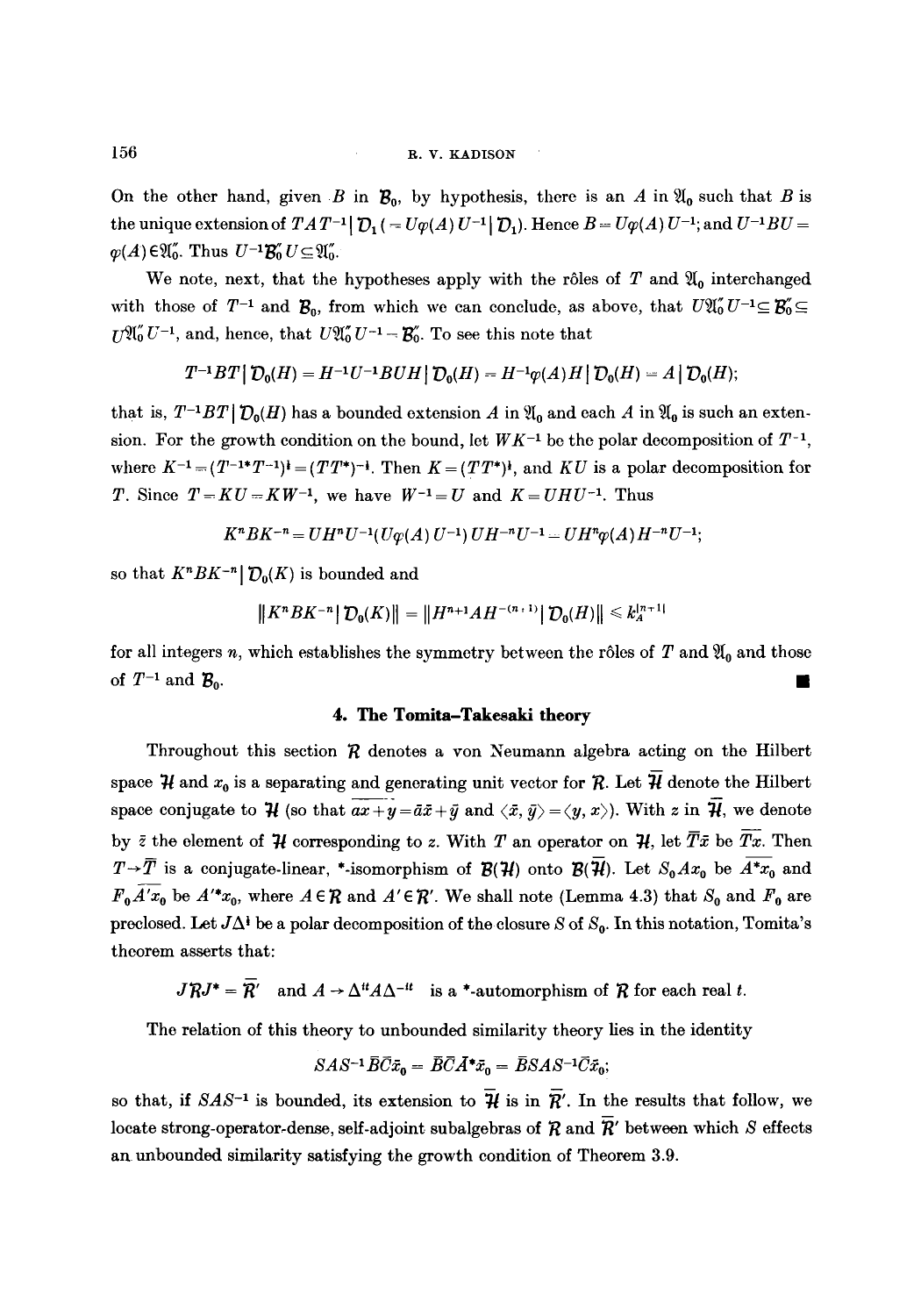**LEMMA 4.1.** If  $x \in \mathcal{D}(F_0^*)$  and  $\bar{y} \in \mathcal{D}(S_0^*)$  then there are closed operators L, and R<sub>y</sub> af*filiated with*  $R$  and  $R'$ , respectively, such that  $L_x A'x_0 = A'x$  and  $R_y A x_0 = Ay$ , for each A in *R* and *A'* in *R'*. In addition  $R'x_0 \text{ }\subseteq \text{ }D(L^*_x)$ ,  $Rx_0 \text{ }\subseteq \text{ }D(R^*_y)$ ;  $L^*_x B'x_0 = B'F_0^*x$ , and  $R^*_y Bx_0 =$  $BS_0^*\bar{y}$ .

*Proof.* With  $A'$ ,  $B'$  in  $\mathcal{R}'$ ,

$$
\langle L_x A' x_0, B' x_0 \rangle = \langle x, F_0 \overline{B}'^* \overline{A}' \overline{x}_0 \rangle = \langle A' x_0, B' \overline{F}_0^* x \rangle.
$$

Hence  $B'x_0 \in \mathcal{D}(L^*_x)$  and  $L^*_x B'x_0 = B'\overline{F^*_0}x$ . Since  $L^*_x$  is densely defined, there is a closed operator  $L_x$  (mapping  $R'x_0$  as defined). Now  $U''L_x U'A'x_0 = L_x A'x_0$  for each unitary operator *U'* in  $\mathcal{R}'$ . Since  $\mathcal{R}'x_0$  is a core for  $L_z$ ,  $L_z\eta\mathcal{R}$ . (See Remark 4.2.) Similarly for  $\mathcal{R}y$ .

*Remark 4.2.* If A is a closed, densely-defined operator with core  $D_0$ , and  $U'^*AU'x - Ax$ for each x in  $\mathcal{D}_0$  and each unitary operator U' in  $\mathcal{R}'$ , then  $A\eta\mathcal{R}$  (that is,  $\mathcal{D}(U'^*AU') = \mathcal{D}(A)$ and  $U'^*AU'y = Ay$  for all y in  $\mathcal{D}(A)$ ). To see this, note that, with y in  $\mathcal{D}(A)$ , there is a sequence  $(y_n)$  in  $\mathcal{D}_0$  such that  $y_n \rightarrow y$  and  $Ay_n \rightarrow Ay$  (since  $\mathcal{D}_0$  is a core for A). Now  $U'y_n \rightarrow U'y$ and  $A U' y_n = U' A y_n \rightarrow U' A y$ . Since A is closed,  $U' y \in D(A)$  and  $A U' y = U' A y$ . Thus  $D(A) \subseteq$  $U^*(\mathcal{D}(A))$ . Applied to  $U^*(\mathcal{D}(A)) \subseteq U'(\mathcal{D}(A))$ ; so that  $U'(\mathcal{D}(A)) = \mathcal{D}(A)$ . Hence  $\mathcal{D}(U^*AU') = \mathcal{D}(A)$  and  $U^*AU'y = Ay$  for each y in  $\mathcal{D}(A)$ .

LEMMA 4.3. The operators  $S_0$  and  $F_0$  are preclosed linear operators and their closures *S* and *F* satisfy:  $S \subseteq F_0^*$ ,  $F \subseteq S_0^*$ .

*Proof.* With  $A$  in  $R$  and  $A'$  in  $R'$ ,

$$
\langle S_0 A x_0, A' \bar{x}_0 \rangle = \langle A x_0, A'^* x_0 \rangle,
$$

so that  $\bar{A}'\bar{x}_0 \in \mathcal{D}(S_0^*)$  and  $S_0^* \bar{A}'\bar{x}_0 = F_0 \bar{A}'\bar{x}_0$ . Thus  $S_0$  is preclosed and  $F_0 \subseteq S_0^*$ .

LEMMA 4.4. *If*  $T\eta R$  *and*  $x_0 \in \mathcal{D}(T) \cap \mathcal{D}(T^*)$  then  $Tx_0 \in \mathcal{D}(S)$ . *If*  $T'\eta R'$  *and*  $x_0 \in$  $\mathcal{D}(T') \cap \mathcal{D}(T'^*)$  *then*  $T'x_0 \in \mathcal{D}(F)$ *. Moreover*  $STx_0 = T^*x_0$  *and*  $FT'x_0 = T'^*x_0$ *.* 

*Proof.* Let VH be the polar decomposition of T. Let  $E_n$  be the spectral projection for H corresponding to  $[-n, n]$  and  $H_n$  be  $HE_n \ (\geq E_n H)$ . Then  $V H_n x_0 \rightarrow Tx_0$ , and  $S_0 V H_n x_0 =$  $\overline{H_n}\overline{V^*x_0} \rightarrow \overline{T^*x_0}$ . Thus  $Tx_0 \in \mathcal{D}(S)$ , and  $STx_0 = \overline{T^*x_0}$ . Similarly  $\overline{T'x_0} \in \mathcal{D}(F)$  and  $\overline{FT'x_0} =$  $T^{**}x_0$ .

COROLLARY 4.5. *The operators S and F are each others ad]oints.* 

*Proof.* From Lemma 4.3,  $S \subseteq F_0^*$ . If  $x \in \mathcal{D}(F_0^*)$ , from Lemma 4.1, there is a closed operator  $L_z$  affiliated with R such that  $x_0 \in D(L_z) \cap D(L_z^*)$ . From Lemma 4.4,  $x = L_z x_0 \in D(S)$ . Thus  $S = F_0^*$ . Similarly,  $F = S_0^*$ ; so that  $F^* = S_0^{**} = S$  and  $S^* = F_0^{**} = F$ .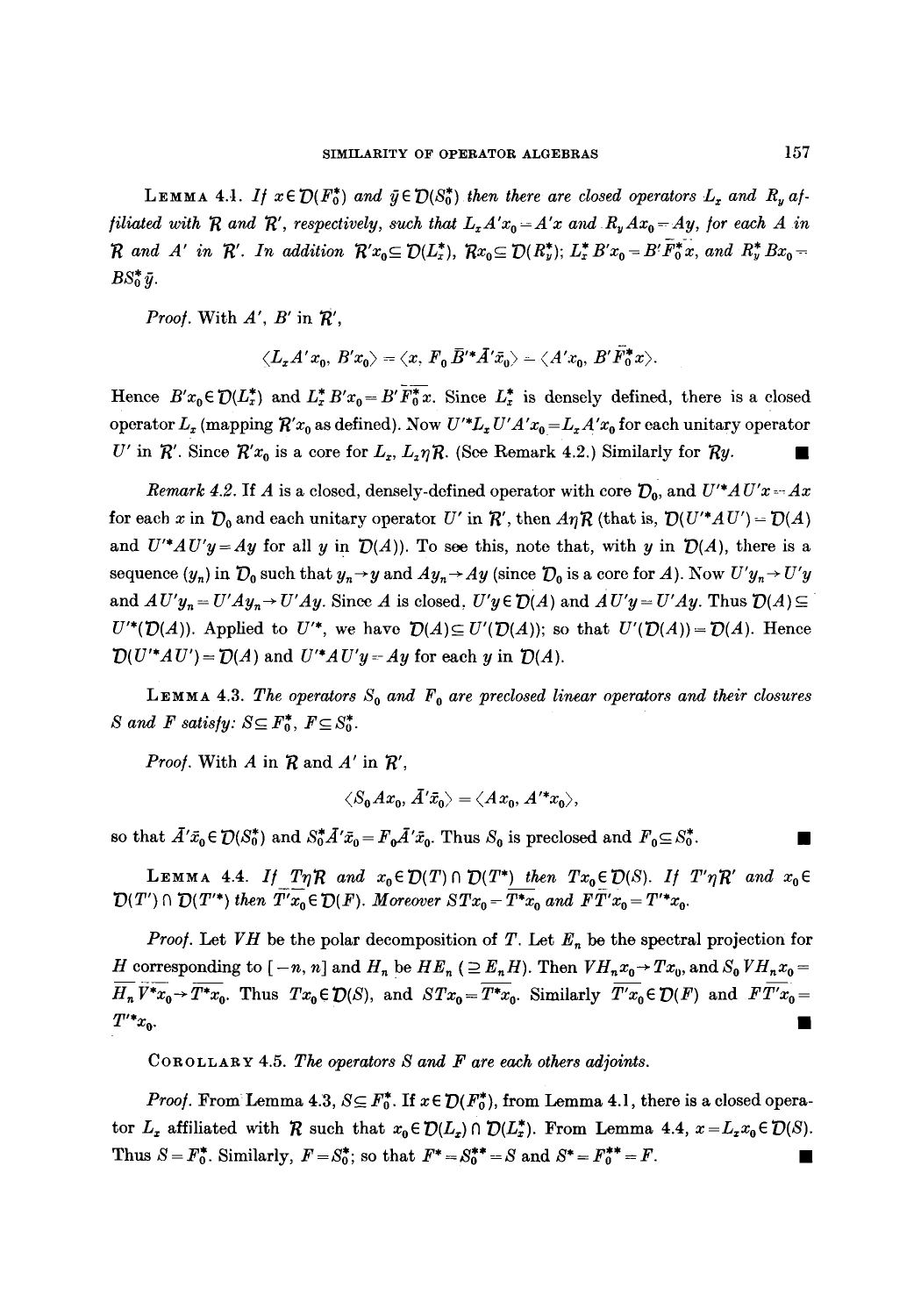158 R.V. KADISON

Since S is a closed operator, it has polar decompositions  $J\Delta^*$  and  $\bar{\Delta}^*_i J$ , where J is an isometric linear transformation from  $\mathcal{H}$ , the closure of the range of  $S^*(-F)$ , onto the closure of the range of the range of S (viz.  $\overline{\mathcal{H}}$ ),  $\Delta = FS$ , and  $\overline{\Delta}_1 = SF$ . Let  $\overline{J}x$  be  $\overline{J^*\bar{x}}$ . Then  $\tilde{J}$  is a unitary transformation of  $\mathcal{H}$  onto  $\tilde{\mathcal{H}}$ . Since  $S^{-1}$  is a closed operator (obtained by interchanging the rôles of  $R$  and  $\overline{R}$ ,  $x_0$  and  $\overline{x}_0$ , and  $\overline{\mathcal{H}}$  and  $\overline{\mathcal{H}}$ ) with polar decomposition  $\Delta^{-\frac{1}{2}}J^*$ , we have

$$
\langle\bar{\Delta}^{-1}\tilde{J}Ax_0,\bar{y}\rangle=\langle y,\Delta^{-1}J^*\tilde{A}\bar{x}_0\rangle=\langle y,A^*x_0\rangle=\langle\bar{A}^*\bar{x}_0,\bar{y}\rangle=\langle SAx_0,\bar{y}\rangle,
$$

for each A in  $\mathcal R$ . Thus  $\bar{\Delta}^{-1}$  is a polar decomposition for S. From uniqueness of the polar decomposition for S,  $\bar{\Delta}^{-\frac{1}{2}} = \bar{\Delta}^{\frac{1}{2}}_1$  and  $\tilde{J} = J$ . It follows that  $J\Delta^{\frac{1}{2}} = \bar{\Delta}^{-\frac{1}{2}}J$ , from which we have:

LEMMA 4.6. *For each real t,* 

$$
J\Delta^tJ^*=\bar{\Delta}^{-t},\quad (SF)^t=\bar{\Delta}^t_1=(\overline{FS})^{-t}=\bar{\Delta}^{-t}.
$$

Among other things, Lemma 4.6 tells us that if we interchange  $R$  and  $R'$  and let  $\tilde{S}A'x_0$  be  $\tilde{A}''\bar{x_0}$ ,  $\tilde{F}\tilde{A}\bar{x_0}$  be  $A^*x_0$ , and  $\tilde{\Delta}$  be  $\tilde{F}\tilde{S}$ , then  $\tilde{\Delta}=\Delta^{-1}$ . Thus statements proved for  $\mathcal R$ and  $\Delta$  apply to  $\mathcal{R}'$  and  $\Delta^{-1}$ . In view of this symmetry, we need prove only the first assertion of the crucial "bridging lemma" that follows.

LEMMA 4.7. If  $x=(\Delta-aI)^{-1}A'_0x_0$ , where  $a+|a|$  and  $A'_0 \in \mathcal{R}'$  then  $L_x \in \mathcal{R}$  and  $||L_x|| \le$  $a_0||A'_0||$ , where  $a_0 = (2|a| - 2 \text{ Re } a)^{-1}$ . If  $y = (\Delta^{-1} - aI)A_0x_0$ , where  $A_0 \in \mathcal{R}$ , then  $R_y \in \mathcal{R}'$  and  $||R_y|| \leqslant a_0 ||A_0||.$ 

*Proof.* Since  $\Delta$  is positive,  $\Delta(\Delta - aI)^{-1}$  is bounded. Thus  $x \in \mathcal{D}(\Delta) \subseteq D(\Delta^3) = \mathcal{D}(S) =$  $\mathcal{D}(F_0^*)$ . From Lemma 4.1,  $L_z \eta \mathcal{R}$ . Let *UH* and *KU* be the polar decompositions of  $L_z$ . Let M and N be the spectral projections for H and K corresponding to the same closed, finite subinterval of  $(a_0||A'_0||, \infty)$ . Then U, M, and N are in  $R$ , UMH=KNU, and

$$
SNx = SNL_x x_0 = SNK U x_0 = \overline{U^* K N x_0} = \overline{MHU^* x_0} = \overline{ML_x^* x_0} = \overline{M} Sx.
$$

If  $N+0$  then  $Nx_0+0$ . By choice of N,

$$
||A'_0||^2 ||Nx_0||^2 < a_0^{-2} ||KNx_0||^2 = a_0^{-2} ||U^*KNx_0||^2
$$
  
\n
$$
= a_0^{-2} ||MHU^*x_0||^2 = a_0^{-2} ||ML_x^*x_0||^2 = a_0^{-2} ||M\overline{Sx}||^2
$$
  
\n
$$
= a_0^{-2} \langle \overline{M}Sx, Sx \rangle = a_0^{-2} \langle SNx, Sx \rangle = a_0^{-2} \langle Nx, \Delta x \rangle
$$
  
\n
$$
= 2 |a| \langle Nx, \Delta x \rangle - 2 \text{ Re } \langle aNx, \Delta x \rangle \le ||N\Delta x||^2
$$
  
\n
$$
+ |a|^2 ||Nx||^2 - 2 \text{ Re } \langle aNx, N\Delta x \rangle = ||N(\Delta - aI)x||^2
$$
  
\n
$$
= ||NA'_0x_0||^2 \le ||A'_0||^2 ||Nx_0||^2.
$$

Thus  $N=0, L_x$  is bounded, and  $||L_x|| \le a_0 ||A'_0||$ .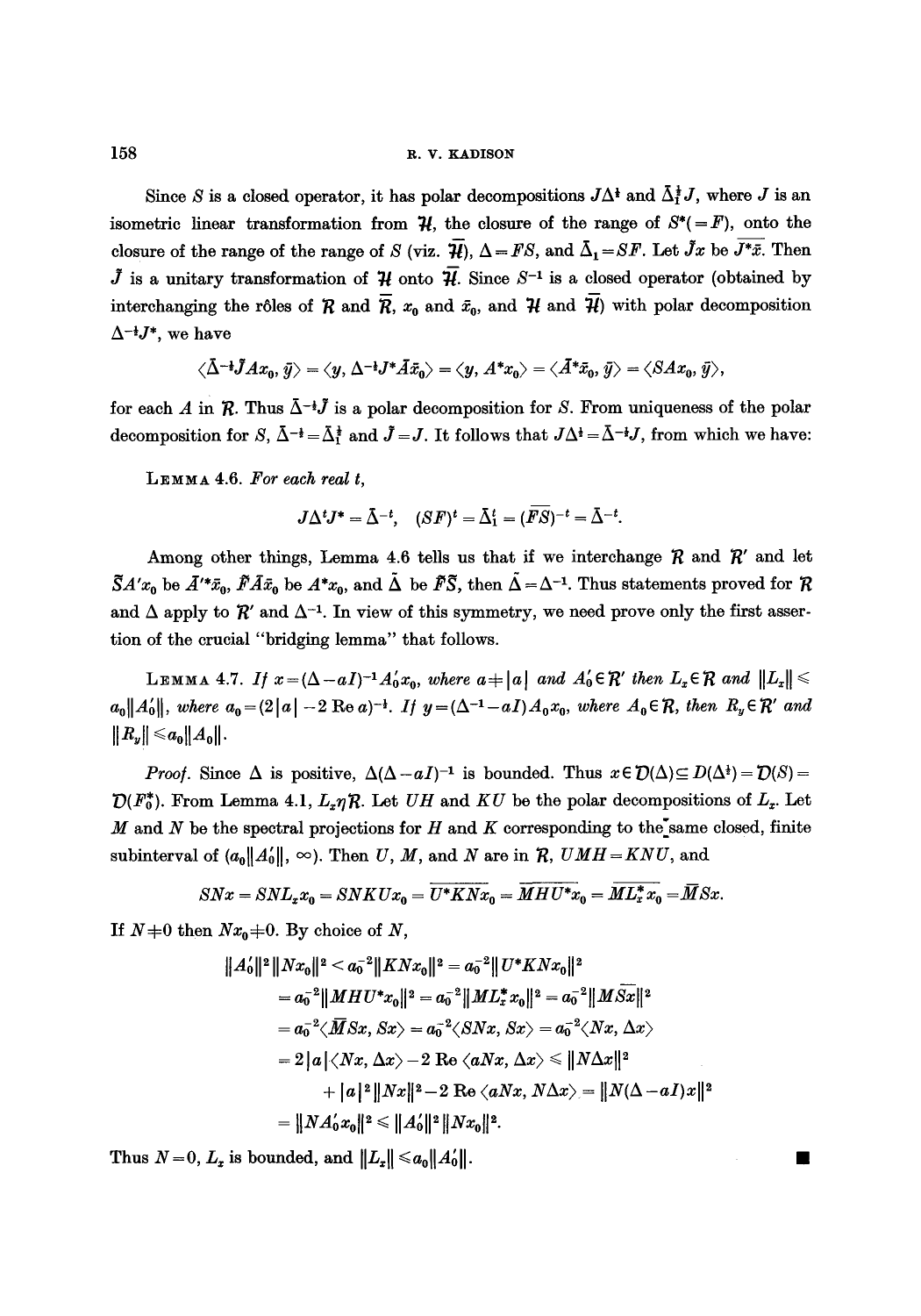When  $Ax_0 = A'x_0$  with A in  $\mathcal R$  and A' in  $\mathcal R'$ , we shall say that A' is the reflection of A (about  $x_0$ ) and that A is the reflection of A'.

*Definition 4.8.* A reflection sequence (of operators for R and R' relative to  $x_0$ ) is a sequence  $(..., A'_{-3}, A_{-2}, A'_{-1}, A_0, A'_1, A_2, ...)$  such that each operator is the reflection of the adjoint of the operator following it, and there is a constant k such that  $||A_n|| \leq k^{|n|}$ ,  $||A'_m|| \leq k^{|m|}$ .

LEMMA 4.9. *The elements in*  $R$  that belong to a reflection sequence form  $a^*$ -subalgebra **Re o/R.** 

*Proof.* If A and B are in the reflection sequences  $( ..., A'_{-1}, A_0, A'_1, ... )$  and  $( ..., B'_{-1}, A'_{-1}, A'_{-1}, A'_{-1})$  $B_0, B'_1, \ldots$ , renumbering, we may assume that  $A = A_0$  and  $B = B_0$ . Then  $aA + B$  belongs to the reflection sequence

$$
(..., \bar{a}A'_{-1}+B'_{-1}, aA_0+B_0, \bar{a}A'_1+B'_1, aA_2+B_2,...);
$$

while  $AB$  belongs to the reflection sequence,

$$
(..., A_{-2}B_{-2}, A'_{-1}B'_{-1}, A_0B_0, A'_1B'_1, ...).
$$

Moreover  $A^*$  belongs to the "adjoint" reflection sequence

$$
(..., A2*, A'1*, A0*, A'-1*, A-2*, ...).
$$

We will speak, too, of a reflection sequence of vectors,  $(..., y_{-2}, y_{-1}, y_0, y_1, y_2, ...)$ , when  $y_{-2} = A_{-2}x_0$ ,  $y_{-1} = A'_{-1}x_0$ ,  $y_0 = A_0x_0$ ,  $y_1 = A'_1x_0$ ,  $y_2 = A_2x_2$  and  $( ..., A_{-2}, A'_{-1}, A_0, A'_1, A_2, ... )$  is a reflection sequence of operators. Note that a vector  $y_0$  lies in a reflection sequence of vectors if and only if  $y_0 \in \mathcal{D}(\Delta^n)$  and  $\Delta^n y_0 \in \mathcal{R}x_0 \cap \mathcal{R}'x_0$  for each integer n, and provided the norm-growth condition holds for the associated reflection sequence of operators. To see this, if  $y_0 = A_0 x_0 = A_1'^* x_0$ , let  $y_1$  be  $A_1' x_0$  and let  $y_{2n}$  be  $\Delta^{-n} y_0$  ( $=A_{2n} x_0$ ) and  $y_{2n+1}$  be  $\Delta^{n} y_1$ . Then  $\bar{A}_2\bar{x}_0 = \bar{y}_2 = \bar{\Delta}^{-1}\bar{y}_0 = SFA_1'\bar{x}_0 = SA_1'x_0;$  so that  $S^{-1}\bar{A}_2\bar{x}_0 = A_2^*\bar{x}_0 = A_1'x_0$ . Since  $y_1 = F\bar{y}_0;$ we have

 $\Delta^{n}y_{1} = \Delta^{n+1}J^{*}\bar{y}_{0} = J^{*}J\Delta^{n+1}J^{*}\bar{y}_{0} = J^{*}\bar{\Delta}^{-n-1}\bar{y}_{0} = F\bar{\Delta}^{-n}\bar{y}_{0} = FA'^{*}_{2n+1}\bar{x}_{0} = A'_{2n+1}x_{0}$ for some  $A'_{2n+1}$  in  $\mathcal{R}'$ . Thus

$$
A'_{-1}\bar{x}_0 = \bar{y}_{-1} = \bar{\Delta}^{-1}\bar{y}_1 = SFA'_1\bar{x}_0 = SA'^*_1x_0 = SA_0x_0 = \bar{A}_0^*x_0.
$$

Continuing in this way, and assuming that  $||A_{2n}|| \le k^{|2n|}$ ,  $||A'_{2n+1}|| \le k^{|2n+1|}$  for some constant k, we construct the reflection sequence of vectors  $( ..., y_{-1}, y_0, y_1, ... ).$ 

If  $A^*x_0 = A'x_0$  with A in  $R$  and A' in  $R'$ , then, with B in  $R$ ,

$$
SAS^{-1}\overline{B}\overline{x}_0 = SAB^*x_0 = \overline{B}\overline{A}^*\overline{x}_0 = \overline{B}\overline{A}'\overline{x}_0 = \overline{A}'\overline{B}\overline{x}_0.
$$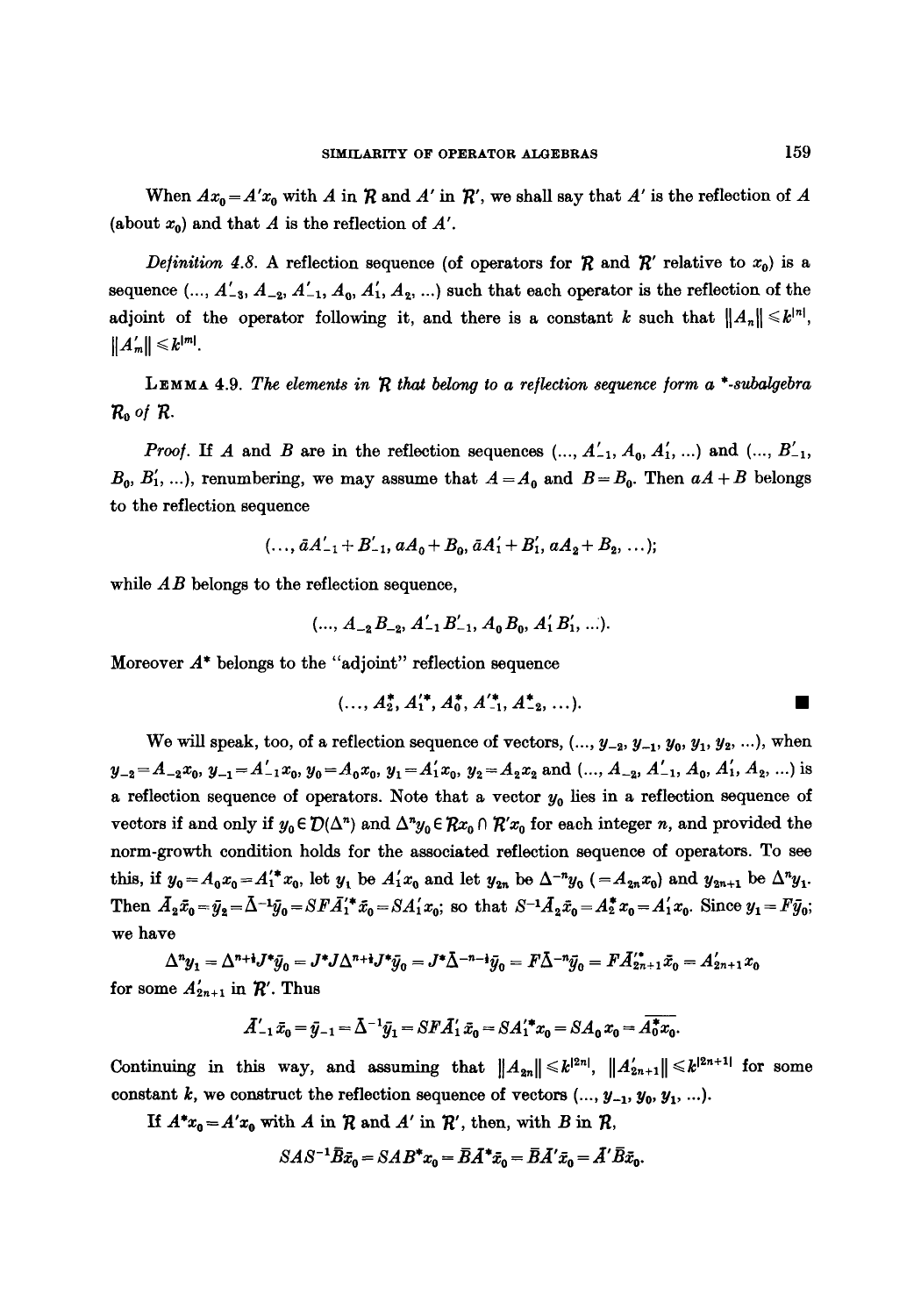Thus  $SAS^{-1}|\overline{Rx}_0|$  has a (unique) bounded extension  $\overline{A}'$  to  $\overline{\mathcal{H}}$  and  $\overline{A}' \in \overline{R}'$ . If  $A_0$  is in a reflection sequence then  $A_0^* x_0 = A'_{-1} x_0$ ; so that  $SA_0 S^{-1}[\overline{R} \bar{x}_0]$  has a (unique) bounded extension to  $\overline{\mathcal{H}}$  and this extension,  $\overline{A'}_1$  lies in a reflection sequence of operators for  $\overline{R}$  and  $\overline{R'}$ relative to  $\bar{x}_0$ . It follows that S induces a similarity (unbounded) of  $\mathcal{R}_0$  onto the \*-subalgebra of elements in  $\overline{R}'$  that lie in a reflection sequence. The conditions of Theorem 3.9 apply and yield the main theorem of the Tomita-Takesaki theory once we note that  $R_0-FR$ . For this last, we must produce an abundance of vectors and operators in reflection sequences. Having done this, we employ the density theorem '(of independent interest) whose proof follows. In [5] we gave an example of a type  $I_{\infty}$  factor and a proper type  $I_{\infty}$  subfactor and a unit generating and separating vector for both. This cannot occur in the finitedimensional case (nor even for finite yon Neumann algebras--and that forms the basis for the results of [5]). In Theorem 4.10 we supply the condition on the generating vector that is needed to return the conclusion to the classical framework.

THEOREM 4.10. If  $R$  is a von Neumann algebra acting on the Hilbert space  $H, R_0$  is *a self-adjoint subalgebra of*  $R$  *and*  $x<sub>0</sub>$  *is a unit vector in*  $H$  *that is separating and generating for R, then the following three statements are equivalent:* 

- (i)  $R_0$  *is strong-operator dense in*  $R$ ;
- (ii)  $(R_0)_{sa} x_0$  *is dense in*  $(R)_{sa} x_0$ ;
- (iii)  $R_0x_0$  *is a core for*  $\Delta^1$ .

*Proof.* (i) $\rightarrow$ (ii). Since  $R_0$  is weak-operator dense in R and the adjoint operation is weak-operator continuous,  $(R_0)_{sa}$  is weak-operator dense in  $(R)_{sa}$ . As  $(R_0)_{sa}$  and  $(R)_{sa}$  are convex,  $(R_0)_{sa}$  is strong-operator dense in  $(R)_{sa}$ .

(ii) $\rightarrow$ (iii). Since  $Rx_0$  is a core for  $\Delta^1$ , given A in R, it will suffice to find operators  $A_n$ in  $R_0$  such that  $A_nx_0 \to Ax_0$  and  $\Delta^i A_nx_0$  ( $=J^*SA_nx_0 = J^*A_n^*\bar{x}_0 \to \Delta^i Ax_0$  ( $=J^*A^*\bar{x}_0$ ), or, equivalently, such that  $A_n^* x_0 \to A^* x_0$  (since  $J^*$  and  $x \to \bar{x}$  are isometries). Now  $A = H_1 + iH_2$ , with  $H_1$  and  $H_2$  self-adjoint operators in  $\mathcal{R}$ . By assumption, there are self-adjoint operators  $K_{1n}$  and  $K_{2n}$  in  $\mathcal{R}_0$  such that  $K_{1n}x_0 \rightarrow H_1x_0$  and  $K_{2n}x_0 \rightarrow H_2x_0$ . If  $A_n - K_{1n} + iK_{2n}$ , then  $A_n \in \mathcal{R}_0$ ,  $A_n x_0 \rightarrow Ax_0$ , and  $A_n^* x_0 \rightarrow A^* x_0$ .

(iii) $\rightarrow$  (i). We show that  $R'_0 \subseteq R'$  by showing that each self-adjoint H' in  $R'_0$  lies in  $R'$ . Since  $R_0 \subseteq R$ , we have  $R' \subseteq R'_0$ ; so that  $R'_0 = R'$  and  $R''_0 = R'' = R'$ . With  $A_n$  in  $R_0$ ,

$$
\langle S A_n x_0, \overline{H}' \bar{x}_0 \rangle = \langle A_n^* \bar{x}_0, \overline{H}' \bar{x}_0 \rangle = \langle \overline{H}' \bar{x}_0, A_n \bar{x}_0 \rangle
$$

If  $x \in \mathcal{D}(\Delta^*)$ , by assumption, there are operators  $A_n$  in  $\mathcal{R}_0$  such that  $A_n x_0 \to x$  and  $\Delta^{\dagger}A_n x_0$  (  $=J^* \bar{A}_n^* \bar{x}_0 \rightarrow \Delta^{\dagger} x$ . In this case  $\langle S A_n x_0, \bar{H}' \bar{x}_0 \rangle = \langle J \Delta^{\dagger} A_n x_0, \bar{H}' \bar{x}_0 \rangle \rightarrow \langle J \Delta^{\dagger} x, \bar{H}' \bar{x}_0 \rangle =$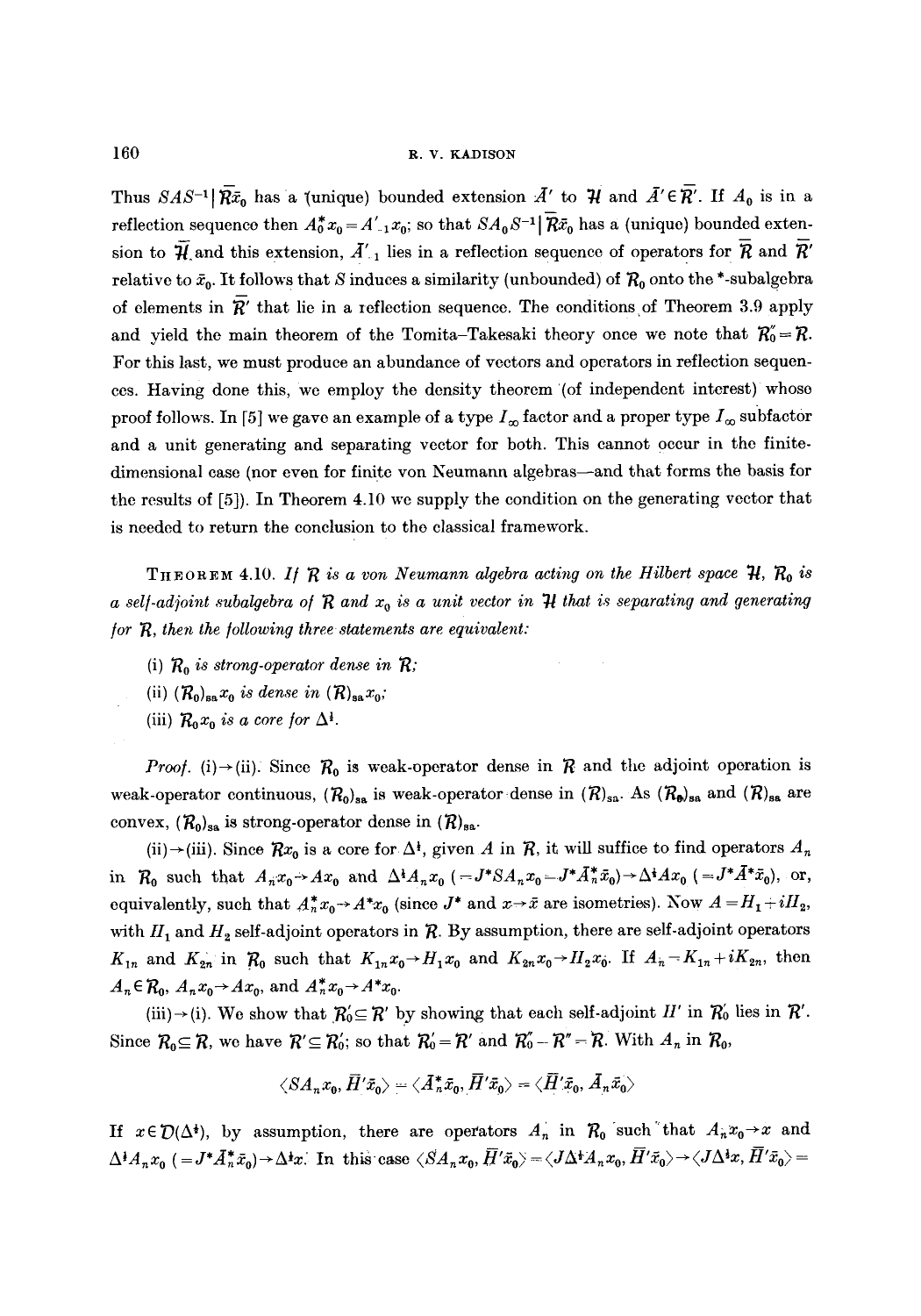$\langle Sx, \overline{H}'\bar{x}_0\rangle$ ; and  $\langle \overline{H}'\bar{x}_0, \overline{A}_n\bar{x}_0\rangle = \langle A_n x_0, H'x_0\rangle \rightarrow \langle x, H'x_0\rangle$ . Thus  $\langle Sx, \overline{H}'\bar{x}_0\rangle = \langle x, H'x_0\rangle$ . It follows that  $\overline{H}'\overline{x}_0 \in \mathcal{D}(S^*)$  (=  $\mathcal{D}(F)$ ) and  $F\overline{H}'\overline{x}_0 = H'x_0$ . Hence the mapping  $Ax_0 \to A H'x_0$  has closure  $H'_0$  affiliated with  $\mathcal{R}'$ , where A takes on values in  $\mathcal{R}$ , from Lemma 4.1. If  $A \in \mathcal{R}_0$ then  $H'_0Ax_0 = AH'x_0 - H'Ax_0$ , since  $H' \in \mathcal{R}'_0$ . With x in  $\mathcal{H}$  and  $A_n$  in  $\mathcal{R}_0$  such that  $A_nx_0 \rightarrow x$ , we have  $H'_0A_nx_0 = H'A_nx_0 \rightarrow H'x$ . Since  $H'_0$  is closed,  $x \in \mathcal{D}(H'_0)$  and  $H'_0x = H'x$ . Thus  $H'_{0} = H' \in \mathcal{R}'$ .

In the discussion that follows, we complete the proof by showing that vectors in  $({\cal R}x_0) \cap E(k^{-1}, k)(\bar{\cal H})$ , where  $E(k^{-1}, k)$  is the spectral projection for  $\Delta$  (and also  $\Delta^{-1}$ ) corresponding to the interval  $(k^{-1}, k)$ , lie in a reflection sequence; and that the set of these vectors, with k taking values in  $(1, \infty)$ , is a core for  $\Delta^i$ . Thus  $\mathcal{R}_0 x_0$  is a core for  $\Delta^i$ ; and the density theorem (4.10) just proved establishes that  $\mathcal{R}_0^r - \mathcal{R}$ .

The essential steps in the argument that follows are drawn from part (Lemmas 3-7) of Haagerup's argument [3]. Using the Bridging Lemma (4.7) and some preliminary analysis of the special functions involved, we shall prove:

LEMMA 4.11. *If*  $f_a(t) = \exp(-|t-a|)$  *with a real, and*  $A \in \mathcal{R}$ , then  $f_a$  (log  $\Delta$ ) $Ax_0 = Bx_0$ , *where*  $B \in \mathbb{R}$  and  $||B|| \le ||A||$ .

Assuming this result, for the time, we prove:

LEMMA 4.12. *If*  $A_0x_0 \in E(k^{-1}, k)(\mathcal{H})$  for some k greater than 1 and  $A_0 \in \mathcal{R}$ , then  $\Delta^n A_0x_0 =$  $A_n x_0$ , where  $A_n \in \mathcal{R}$  and  $||A_n|| \leq k^{|n|} ||A_0||$ . In addition  $A_0 x_0 = A' x_0$ , where  $A' \in \mathcal{R}'$  and  $||A'|| \leq$  $||k^*||/||A_0||$ . The statement obtained by interchanging  $R$  and  $R'$  in the preceding is also valid.

*Proof.* Since  $k \exp(-|t - \log k|)$  and  $\exp t$  coincide on  $[-\log k, \log k]$ ; we have

$$
\Delta A_0 x_0 = k f_{\log k} (\log \Delta) A_0 x_0 = A_1 x_0,
$$

where  $A_1 \in \mathcal{R}$  and  $||A_1|| \le k||A_0||$ . (The last equality uses Lemma 4.11.) Replacing t by  $-t$ , we also have

$$
\Delta^{-1}A_0x_0 - k f_{-\log k} (\log \Delta) A_0x_0 - A_{-1}x_0,
$$

with  $A_{-1}$  in R and  $||A_{-1}|| \le k||A_0||$ . Since  $A_1x_0 \in (Rx_0) \cap E(k^{-1}, k)(\mathcal{H})$ , it follows from what we have proved that  $\Delta A_1 x_0 = A_2 x_0$ , where  $A_2 \in \mathbb{R}$  and  $||A_2|| \leq k^2 ||A_0||$ . In addition  $A_2 x_0 \in$  $(Rx_0) \cap E(k^{-1}, k)(\mathcal{H})$ . Continuing, we construct  $A_n$  with the desired properties.

As  $\Delta^{-1}$  plays the rôle of  $\Delta$  when R and R' are interchanged (with the same  $x_0$ ) and  $E(k^{-1}, k)$  is the spectral projection corresponding to  $(k^{-1}, k)$  for both  $\Delta$  and  $\Delta^{-1}$ , we can apply the result just established to  $\mathcal{R}'$  and  $\Delta^{-1}$  with the only modification of the conclusion being the replacement of  $R$  by  $R'$ .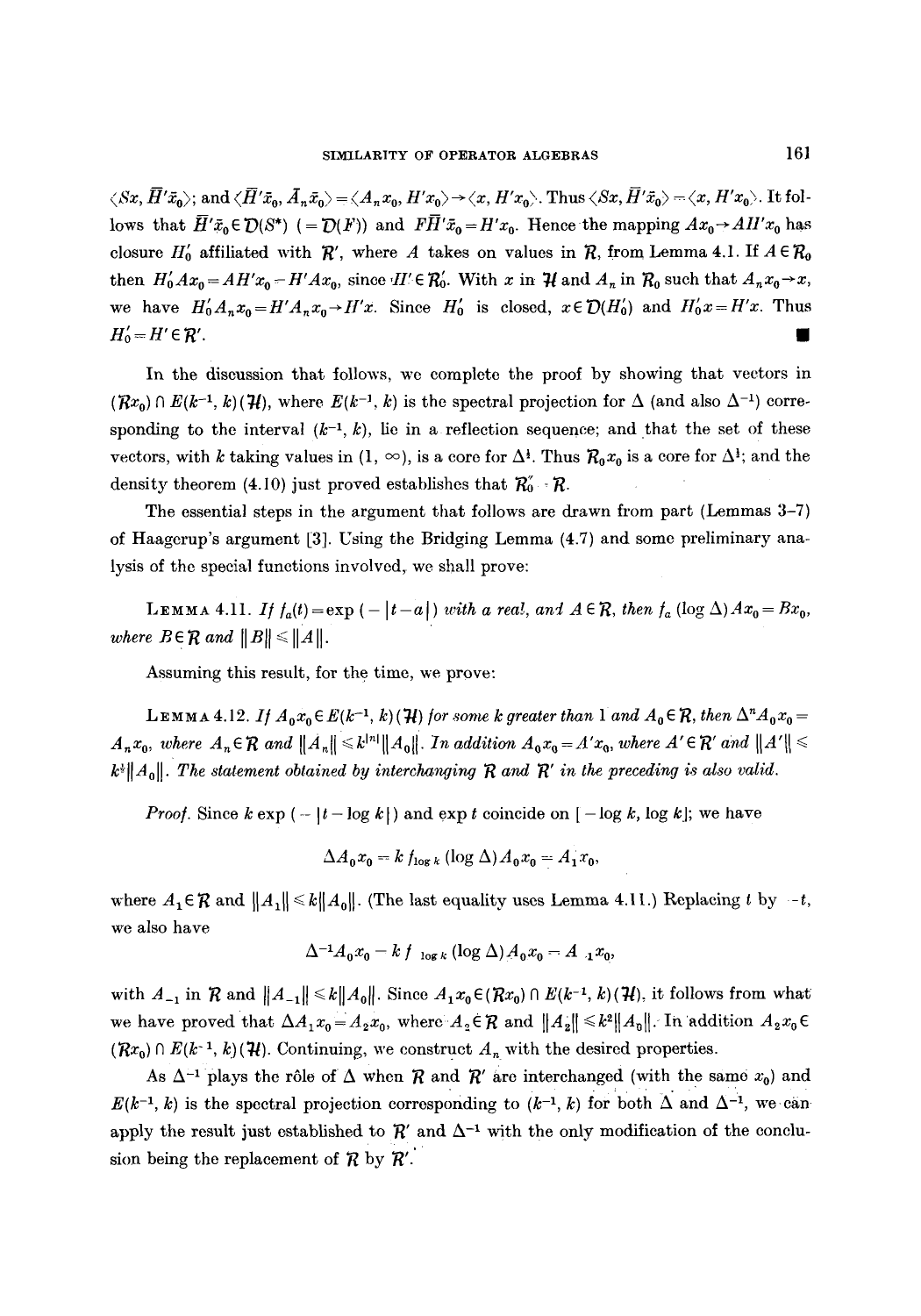From the Bridging Lemma (4.7),  $(kI+\Delta^{-1})^{-1}A_0x_0=A'_0x_0$ , where  $A'_0 \in \mathcal{R}'$  and  $||A'_0|| \le$  $(4k)^{-\frac{1}{2}} \|A_0\|$ . Thus  $A_0x_0 = (kI + \Delta^{-1})A_0x_0 = kA_0x_0 + A_1x_0$ , where  $A_1 \in \mathcal{R}'$  and  $\|A_1'\| \le k \|A_0'\|$ . (Note for this that  $A_0'x_0 = (kI + \Delta^{-1})^{-1}A_0x_0 \in E(k^{-1}, k)(\mathcal{H})$  and apply the result of the preceding paragraph.) Letting A' be  $kA'_0 + A'_1$ , the last assertion of this lemma follows.

We conclude from Lemma 4.12 that each y in  $(\mathcal{R}x_0) \cap E(k^{-1}, k)(\mathcal{H})$  (or in  $(\mathcal{R}'x_0) \cap$  $E(k^{-1}, k)(\mathcal{H})$  lies in a reflection sequence. We want, next, to show that the set of such vectors (as k takes values in  $(1, \infty)$ ) forms a core for  $\Delta^i$ . We prove this in the lemma that follows.

LEMMA 4.13. The linear manifold  $\bigcup_{n=2}^{\infty} (Rx_0) \cap E(n^{-1}, n)(\mathcal{H})$  (=  $\mathcal{D}$ ) is a core for  $\Delta^{\frac{1}{2}}$ .

*Proof.* If  $A \in \mathbb{R}$  and

$$
g_n(t) = e^{-|t|} - (e^n + e^{-n})^{-1} (e^{-|t-n|} + e^{-|t+n|})
$$

with n an integer greater that 1, then  $(g_n)$  is an increasing sequence of positive functions vanishing outside (but not on)  $(-n, n)$  and converging at each t to exp( $-\lceil t \rceil$ ). (Note, for this, that  $g_n(t) = g_n(-t)$ ; so that we may assume  $0 \le t$ ; and write  $g_n(t)$  as  $\exp(-t)[1 (\exp{(2n)} + 1)^{-1} (\exp{(2t)} + 1)]$  when  $0 \le t \le n$ .) From Lemma 4.11,  $g_n (\log \Delta) Ax_0 = Bx_0$ , where  $B \in \mathcal{R}$ . Moreover  $g_n (\log \Delta) E_n = g_n (\log \Delta)$ , where  $E_n = E (\exp (-n), \exp n)$ , since  $g_n$  vanishes outside  $(-n, n)$ ; and  $g_n (\log \Delta) E_n(\mathcal{H})$  is dense in  $E_n(\mathcal{H})$  since  $g_n$  does not vanish on  $(-n, n)$ . Thus  $g_n (\log \Delta) Ax_0 = g_n (\log \Delta) E_n Ax_0 \in \mathcal{D}$  for each A in  $\mathcal{R}$  and all  $n (=2, 3, ...)$ . Since  ${E_n A x_0: A \in \mathcal{R}}$  is dense in  $E_n(\mathcal{H}); {g_n (\log \Delta) E_n A x_0: A \in \mathcal{R}}$  is dense in  $E_n(\mathcal{H}).$  If  $y \in E_n(\mathcal{H}),$ we can, therefore, choose  $y_m$  in  $\mathcal{D} \cap E_n(\mathcal{H})$  such that  $(y_m)$  tends to y. As  $\Delta^{\ddagger}$  is bounded on  $E_n(\mathcal{H}), \Delta^{\dagger}y_n \rightarrow \Delta^{\dagger}y$ . Hence  $(y, \Delta^{\dagger}y)$  is in the closure of the graph of  $\Delta^{\dagger} | D$ . Since  $\bigcup_{n=2}^{\infty} E_n(\mathcal{H})$ is a core for  $\Delta^i$ ,  $\mathcal{D}$  is a core for  $\Delta^i$ .

It remains to prove Lemma 4.11.

Proof of Lemma 4.11. If

$$
h_a(t) = [\cosh (t-a)]^{-1} ( = 2[e^{t-a} + e^{a-t}]^{-1})
$$

then

$$
h_a(\log \Delta) = 2(e^{-a}\Delta + e^a\Delta^{-1})^{-1} = 2i(\Delta + ie^aI)^{-1}(\Delta^{-1} + ie^{-a}I)^{-1}.
$$

From the Bridging Lemma, with A in  $R$ , we have  $h_a(\log \Delta)Ax_0=B_0x_0$ , where  $B_0\in R$  and  $||B_0|| \le ||A||$ . We use the fact that, for all real t,

$$
e^{-|t|} = \sum_{n=1}^{\infty} a_n [\cosh t]^{-(2n-1)}
$$